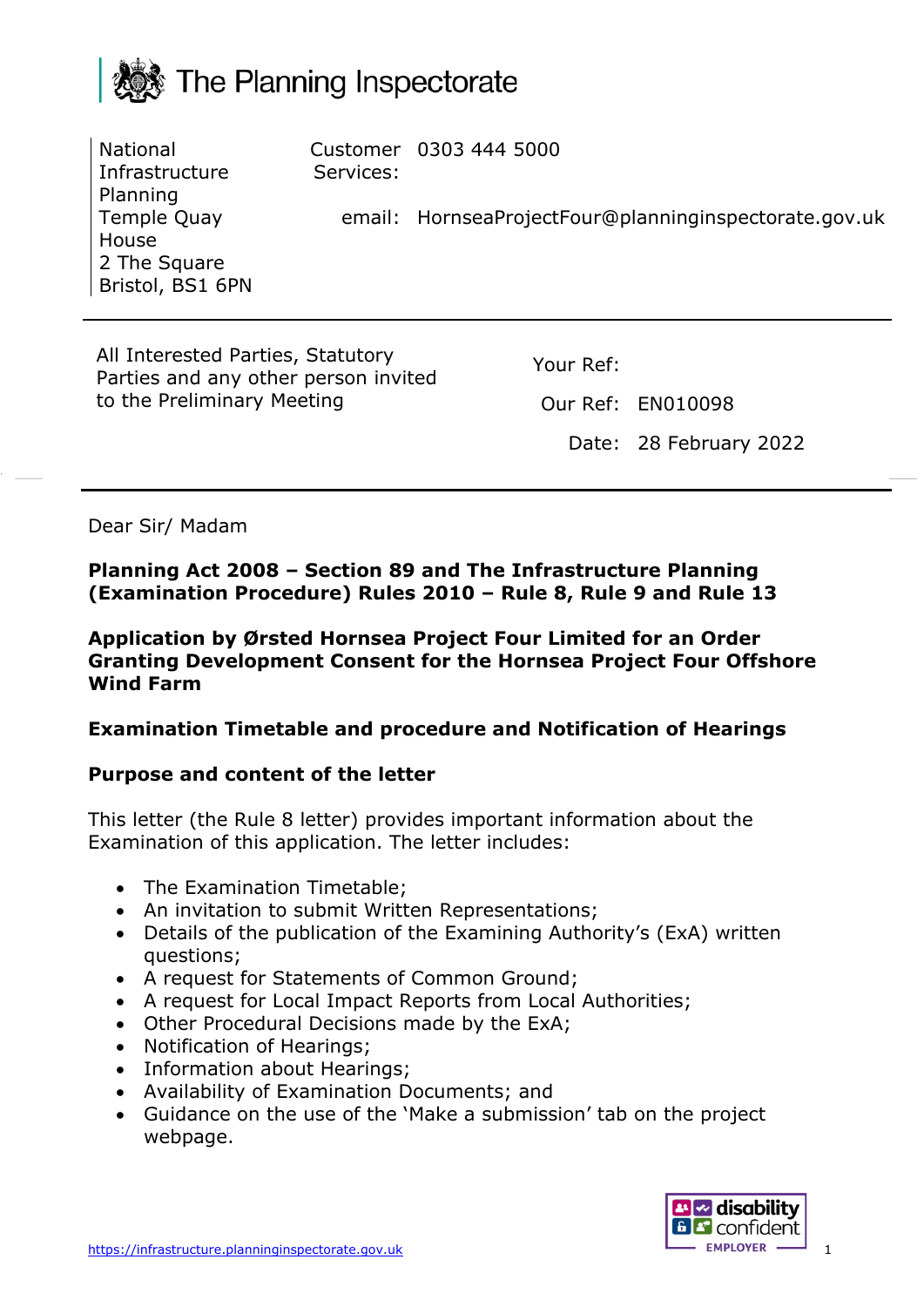All documentation associated with this Examination, including a note of the Preliminary Meeting and the recording of that meeting, can be viewed under the [Documents tab](https://infrastructure.planninginspectorate.gov.uk/projects/yorkshire-and-the-humber/hornsea-project-four-offshore-wind-farm/?ipcsection=docs) on the [project webpage](https://infrastructure.planninginspectorate.gov.uk/projects/yorkshire-and-the-humber/hornsea-project-four-offshore-wind-farm/) of the National Infrastructure Planning website.

# **The Examination Timetable**

We have made a Procedural Decision about the way the application will be examined. The final Examination Timetable is attached at **Annex A** to this letter.

The Examination Timetable replaces the draft timetable that was included in our [Rule 6 letter.](https://infrastructure.planninginspectorate.gov.uk/wp-content/ipc/uploads/projects/EN010098/EN010098-000901-Hornsea%204%20Rule%206%20letter.pdf#page=19) In finalising the Examination Timetable, the ExA has sought to accommodate requests and suggestions made orally or in writing to the Preliminary Meeting. A list of the main changes made to the draft Examination Timetable are set out at **Annex B** to this letter.

Please note that the Examination Timetable contains a number of Deadlines for receipt of information by the Planning Inspectorate. All Deadlines, except Deadline 8 are at 23:59 on the date specified. The deadline for Deadline 8 is 12 noon. Please ensure submissions arrive by the Deadline. If you do not make your submissions by the dates specified in the timetable, we may disregard them.

We request that all Interested Parties make their submissions using the Make a [submission tab](https://infrastructure.planninginspectorate.gov.uk/projects/yorkshire-and-the-humber/hornsea-project-four-offshore-wind-farm/?ipcsection=submission) on the project webpage on or before the applicable Deadline. **Annex E** to this letter provides further information about using the Make a submission tab.

If we consider it necessary to vary the Examination Timetable during the Examination, notification will be sent to Interested Parties, Statutory Parties and Other Persons invited to the Preliminary Meeting. The changes will be published on the [project webpage.](https://infrastructure.planninginspectorate.gov.uk/projects/yorkshire-and-the-humber/hornsea-project-four-offshore-wind-farm/)

# **Written Representations**

All Interested Parties are now invited to submit Written Representations and any comments on the Relevant Representations already submitted. These should be submitted by **Deadline 2** in the Examination Timetable.

Paragraphs 16 to 20 of the [Planning Act 2008: Guidance for the examination of](https://assets.publishing.service.gov.uk/government/uploads/system/uploads/attachment_data/file/418015/examinations_guidance-__final_for_publication.pdf)  [applications for development consent](https://assets.publishing.service.gov.uk/government/uploads/system/uploads/attachment_data/file/418015/examinations_guidance-__final_for_publication.pdf) provides further information about the definition of Interested Parties.

Written Representations can cover any relevant matter and are not restricted to the matters set out in our [Initial Assessment of Principal Issues](https://infrastructure.planninginspectorate.gov.uk/wp-content/ipc/uploads/projects/EN010098/EN010098-000901-Hornsea%204%20Rule%206%20letter.pdf#page=15) or to the content of our written questions (see next heading below).

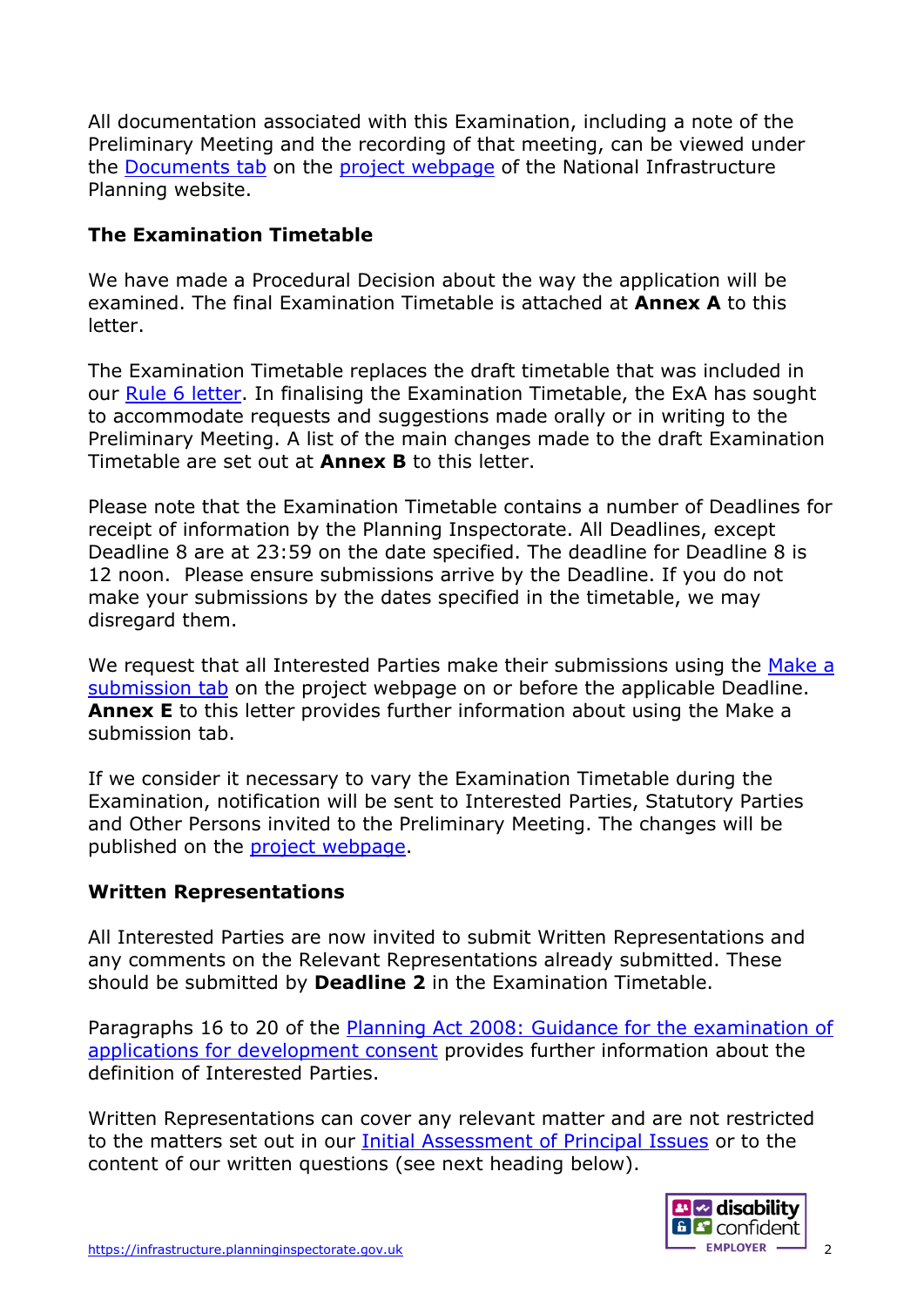Any person, other than the Applicant, who submits a Written Representation must identify those parts of the application with which they agree and those parts with which they do not agree, explaining the reasons why. Interested Parties should also provide with their Written Representations any data, methodology and assumptions used to support their submissions to avoid delays in the Examination (see paragraph 74 of [Planning Act 2008: Guidance](https://www.gov.uk/government/publications/planning-act-2008-examination-of-applications-for-development-consent)  [for the examination of applications for development consent\)](https://www.gov.uk/government/publications/planning-act-2008-examination-of-applications-for-development-consent).

Further written submissions will be requested by the Examining Authority at various points in the Examination.

Any Written Representations, and any further written submissions requested by the Examining Authority during the Examination, that exceed 1500 words, should also be accompanied by a summary which should not exceed 10% of the original text. The summary should set out the key facts of the written submission and must be representative of the submission made.

Representations **must not include hyperlinks** to documents/evidence hosted on third party websites. Please see the Planning Inspectorate's [Advice Note](https://infrastructure.planninginspectorate.gov.uk/legislation-and-advice/advice-notes/advice-note-8-4-the-examination/)  [8.4: The Examination](https://infrastructure.planninginspectorate.gov.uk/legislation-and-advice/advice-notes/advice-note-8-4-the-examination/) for further information about Written Representations.

# **Examining Authority's Written Questions**

We have prepared written questions (ExQ1) about the application and the representations received so far. These questions are published on the project webpage and can be accessed at the following link:

[Examining Authority's First Written Questions \(ExQ1\)](https://infrastructure.planninginspectorate.gov.uk/wp-content/ipc/uploads/projects/EN010098/EN010098-000968-ExQ1%20with%20link_Hornsea%20Four.pdf)

Responses to ExQ1 must be provided by **Deadline 2** in the Examination Timetable.

# **Other Procedural Decisions made by the Examining Authority**

**Annex B** to this letter contains important details and clarifications about other Procedural Decisions we made at, or following, the Preliminary Meeting. These include:

- Requests to amend the Examination Timetable;
- Details about an Accompanied Site Inspection (if required):
- Statements of Common Ground;
- Submission of Local Impact Reports;
- Changes to land interests; and
- Request by the Applicant to use a Schedule of Changes.

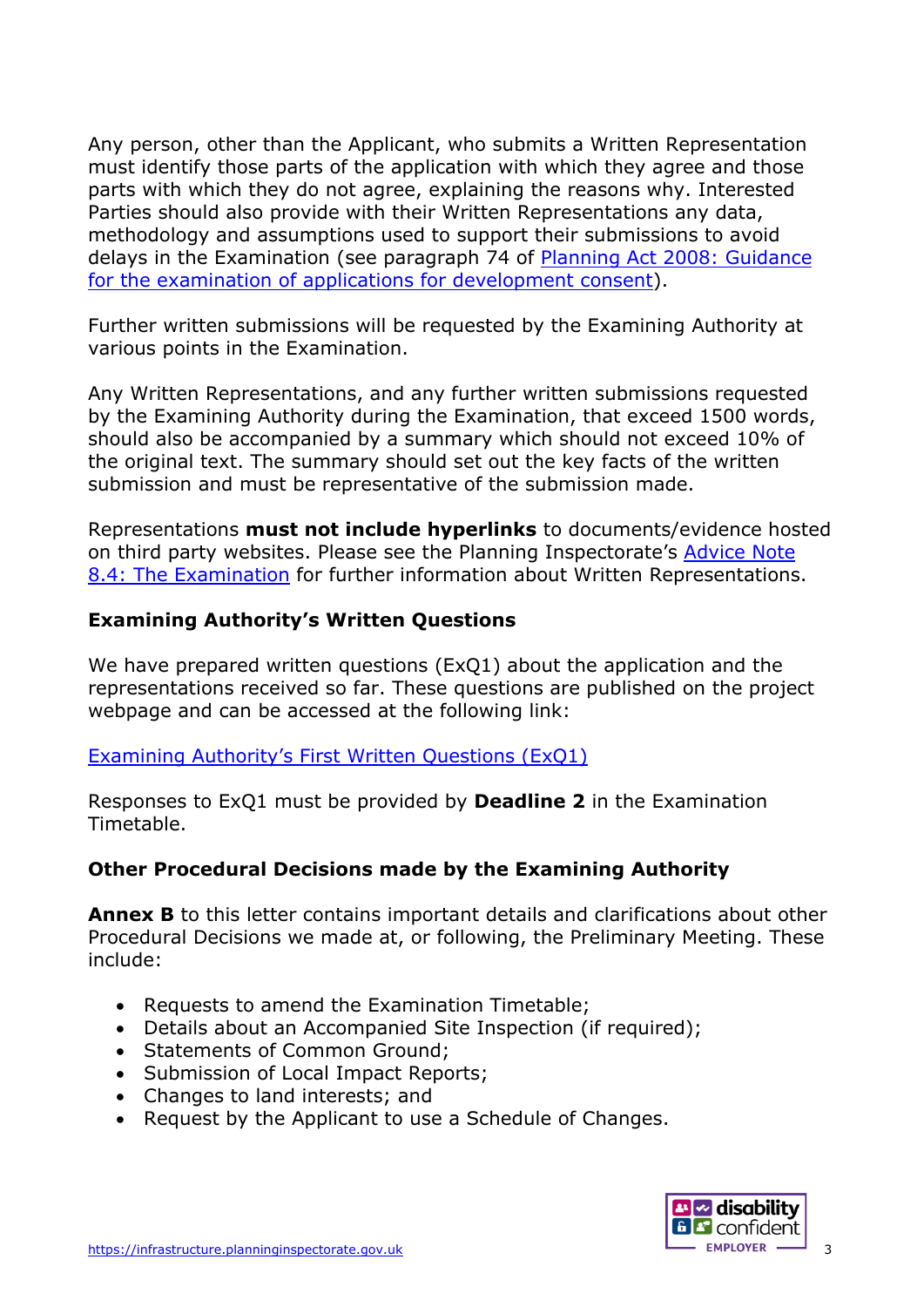# **Format of Examination Events**

The Planning Inspectorate is currently consulting with stakeholders and customers about the future format of Examination hearings. It is expected that both blended (part in-person and part virtual) and fully virtual events will form part of its future operating model. Please see the Planning Inspectorate's [guidance related to Coronavirus \(COVID-19\)](https://www.gov.uk/guidance/coronavirus-covid-19-planning-inspectorate-guidance) for more information, including the detailed guidance relating to Nationally Significant Infrastructure Projects (NSIP). This guidance is updated periodically to align with the most up to date Government guidance relating to Coronavirus (COVID-19).

We therefore remain flexible and will confirm the format of any hearings when we provide formal notification of each hearing at least 21 days in advance of it taking place.

# **Notification of hearings**

As explained in the Rule 6 letter and at the Preliminary Meeting, the Examination will principally be a written process (see [Advice Note 8.4: The](https://infrastructure.planninginspectorate.gov.uk/legislation-and-advice/advice-notes/advice-note-8-4-the-examination/)  [Examination\)](https://infrastructure.planninginspectorate.gov.uk/legislation-and-advice/advice-notes/advice-note-8-4-the-examination/), supplemented where necessary by various types of hearings (see Advice [Note 8.5: Hearings and site inspections](https://infrastructure.planninginspectorate.gov.uk/legislation-and-advice/advice-notes/advice-note-8-5-the-examination-hearings-and-site-inspections/) and [Advice Note 8.6:](https://infrastructure.planninginspectorate.gov.uk/legislation-and-advice/advice-notes/advice-note-8-6-virtual-examination-events/)  [Virtual Examination events\)](https://infrastructure.planninginspectorate.gov.uk/legislation-and-advice/advice-notes/advice-note-8-6-virtual-examination-events/).

The ExA have made a Procedural Decision to hold the following hearings:

- Open Floor Hearing (OFH) on 11 April 2022 (virtual event)
- Issue Specific Hearing (ISH1) on 12 April 2022 (virtual event)
- Compulsory Acquisition Hearing (CAH) on 13 April 2022 (virtual event)
- Issue Specific Hearing (ISH2 and ISH3) on 26 April 2022 (virtual event)
- Issue Specific Hearing (ISH4) on 27 April 2022 (virtual event)
- Issue Specific Hearing 5 (ISH5) on 28 April 2022 (virtual event)
- Issue Specific Hearing 6 (ISH6) on 29 April 2022 (virtual event)
- Issue Specific Hearing 7 (ISH7) (if required) on 4 May 2022 (virtual event)
- Issue Specific Hearing 8 (ISH8) (if required) on 5 May 2022 (virtual event)

**Annex C** provides details about what Interested Parties should include in a request to be heard at a hearing, and the procedure that will be followed at hearings.

**You must register by Deadline 1, Tuesday 8 March 2022 if you intend to participate in any of the hearings and provide all the information requested in Annex C to this letter.**

If you simply wish to observe the hearings then you do not need to register as you will be able to watch a livestream of the events. A link to the livestream

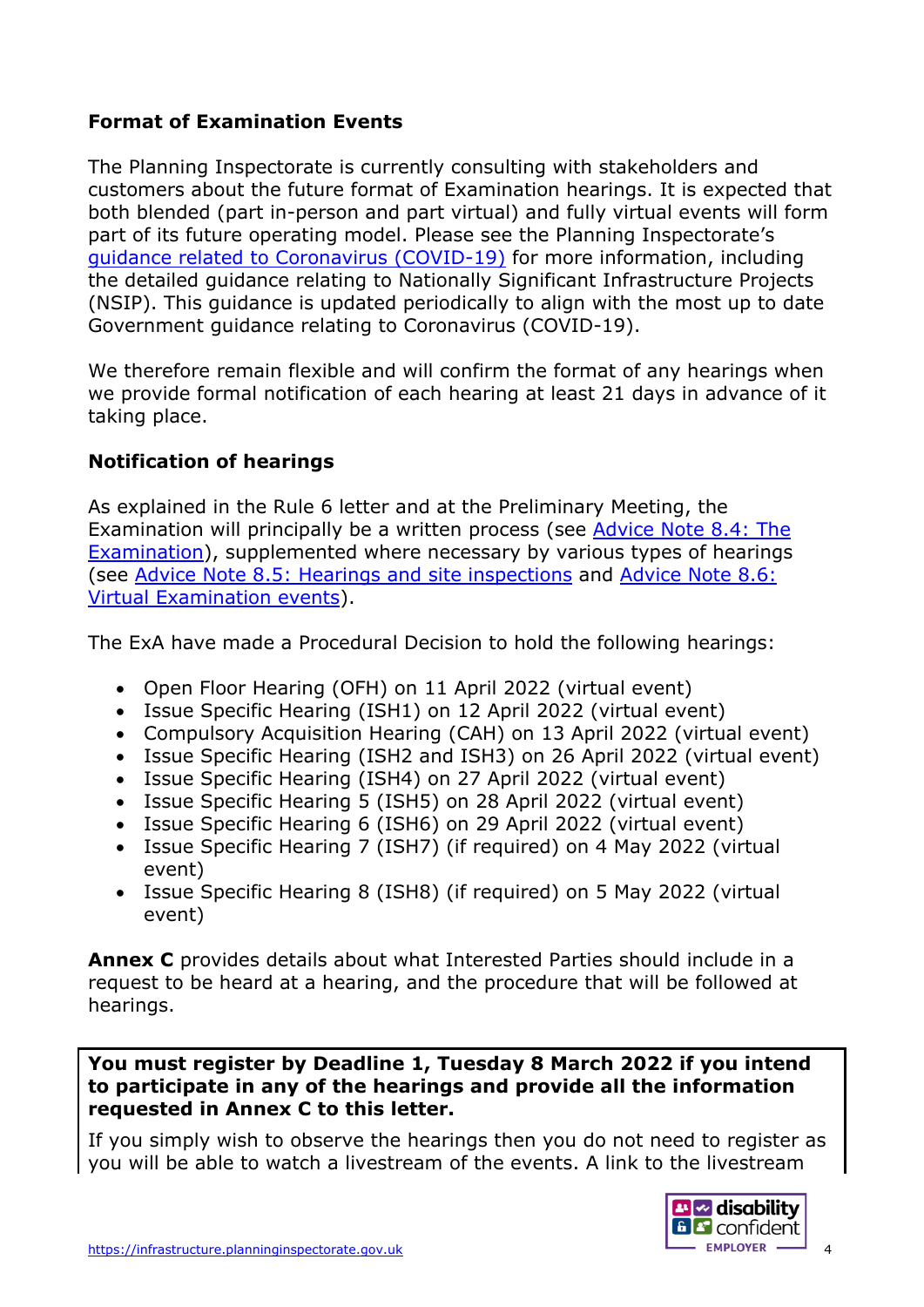will be made available on the [project webpage](https://infrastructure.planninginspectorate.gov.uk/projects/yorkshire-and-the-humber/hornsea-project-four-offshore-wind-farm/) shortly before the event is scheduled to begin. You will also be able to watch the recording of the events which will be published on the project webpage shortly after the event has finished.

### **Managing Examination correspondence**

Given the volume and frequency of letters the Planning Inspectorate needs to send to Interested Parties during an Examination, we aim to communicate with people by email as electronic communication is more environmentally friendly and cost effective for the taxpayer.

If you have received a letter from the Planning Inspectorate but are able to receive communications by email, please inform the Case Team using the contact details at the top of this letter as soon as possible.

As the Examination process makes substantial use of electronic documents, it will be useful for you to become familiar with the [project webpage.](https://infrastructure.planninginspectorate.gov.uk/projects/yorkshire-and-the-humber/hornsea-project-four-offshore-wind-farm/)

There is a function on the right-hand side of the project webpage called ['E-mail](https://infrastructure.planninginspectorate.gov.uk/projects/yorkshire-and-the-humber/hornsea-project-four-offshore-wind-farm/)  [updates'.](https://infrastructure.planninginspectorate.gov.uk/projects/yorkshire-and-the-humber/hornsea-project-four-offshore-wind-farm/) This provides you with an opportunity to register to receive automatic e-mail updates at key stages during the Examination and the ExA would encourage you to sign up to receive these updates.

# **Your status in the Examination**

This letter is addressed to those persons and organisations who fall within one of the groups described in the Planning Inspectorate's document [What is My](https://infrastructure.planninginspectorate.gov.uk/application-process/frequently-asked-questions/status-in-examination-faq/)  [Status in the Examination?.](https://infrastructure.planninginspectorate.gov.uk/application-process/frequently-asked-questions/status-in-examination-faq/)

If your unique reference number, found at the top of correspondence (letter or email) sent to you by the Planning Inspectorate, begins with:

- '2002', 'HORN-0' 'H4WF-AFP', 'H4WF -S57' or 'H4WF -APL', you are in Group A
- 'H4WF-SP' you are in Group B
- 'H4WF-OP' you are in Group C

The meaning and purpose of those groups are explained in the document published at the link above.

If having read this document you are still unsure about your status, please contact the Case Team using the details at the top of this letter.

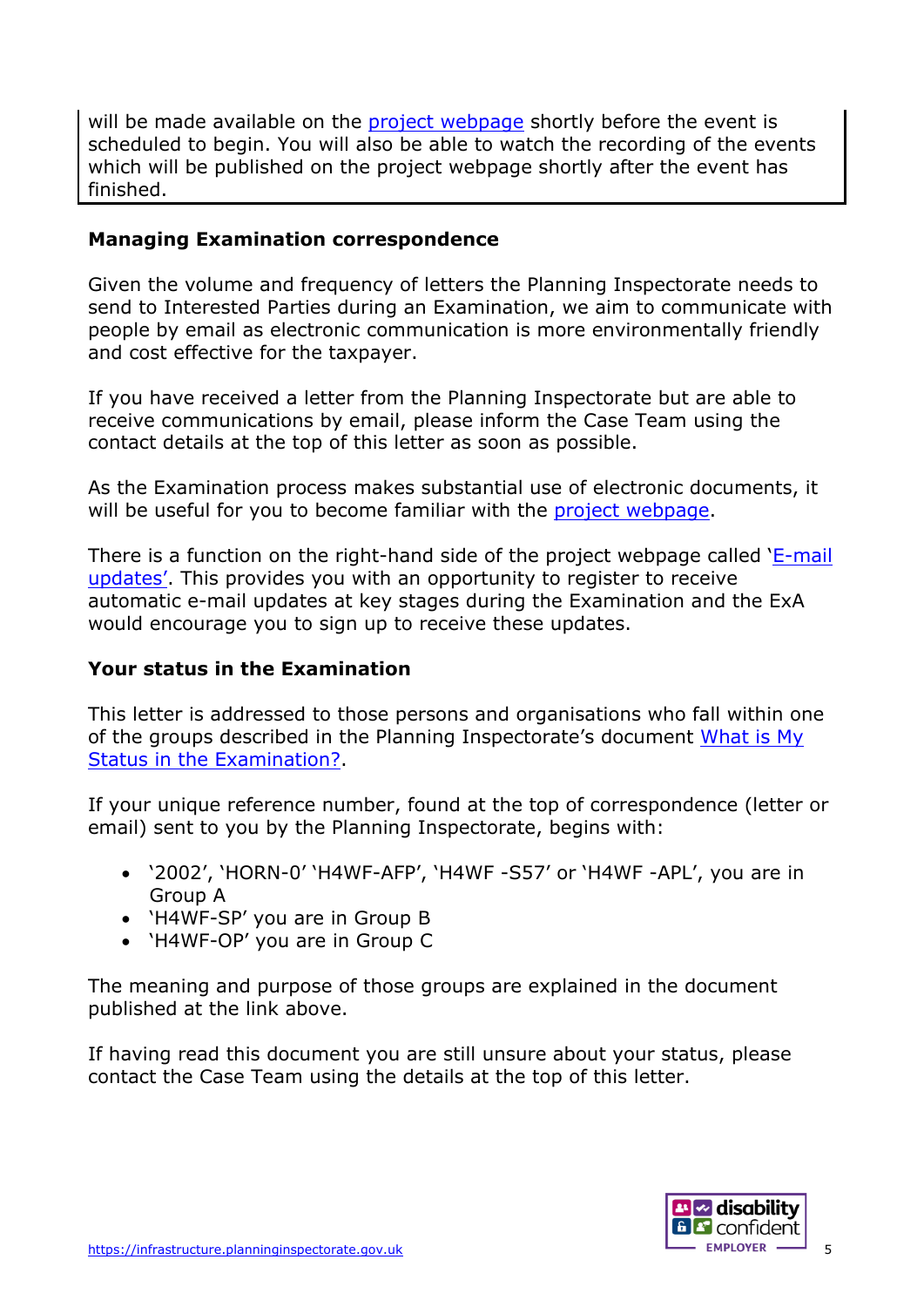#### **Awards of costs**

All parties will normally be expected to meet their own costs. Costs can be awarded against a party who has acted unreasonably and has caused the party applying for the award of costs to incur unnecessary or wasted expense during the Examination. You should be aware of the relevant costs guidance [Awards](https://www.gov.uk/government/publications/awards-of-costs-examinations-of-applications-for-development-consent-orders)  of costs: [examinations of applications for development consent orders.](https://www.gov.uk/government/publications/awards-of-costs-examinations-of-applications-for-development-consent-orders)

#### **Management of information**

Information, including representations, submitted in respect of this Examination (if accepted by the Examining Authority) and a record of any advice which has been provided by the Planning Inspectorate is published on the [project webpage.](https://infrastructure.planninginspectorate.gov.uk/projects/yorkshire-and-the-humber/hornsea-project-four-offshore-wind-farm/)

Examination Documents can also be viewed electronically at the locations listed in **Annex D** to this letter.

Please note that in the interest of facilitating an effective and fair Examination, it is necessary to publish some personal information. To find out how we handle your personal information please view our [Privacy Notice.](https://www.gov.uk/government/publications/planning-inspectorate-privacy-notices/customer-privacy-notice)

We look forward to working with all parties in the Examination of this application.

Yours faithfully

*Jo Dowling*

# **Lead Member of the Examining Authority**

#### **Annexes**

- **A** Examination Timetable
- **B** Other Procedural Decisions made by the Examining Authority
- **C** Notice of hearings and requests to participate
- **D** Availability of Examination Documents
- **E** Information about the Make a submission tab

This communication does not constitute legal advice. Please view our [Privacy Notice](https://www.gov.uk/government/publications/planning-inspectorate-privacy-notices/customer-privacy-notice) before sending information to the Planning Inspectorate.

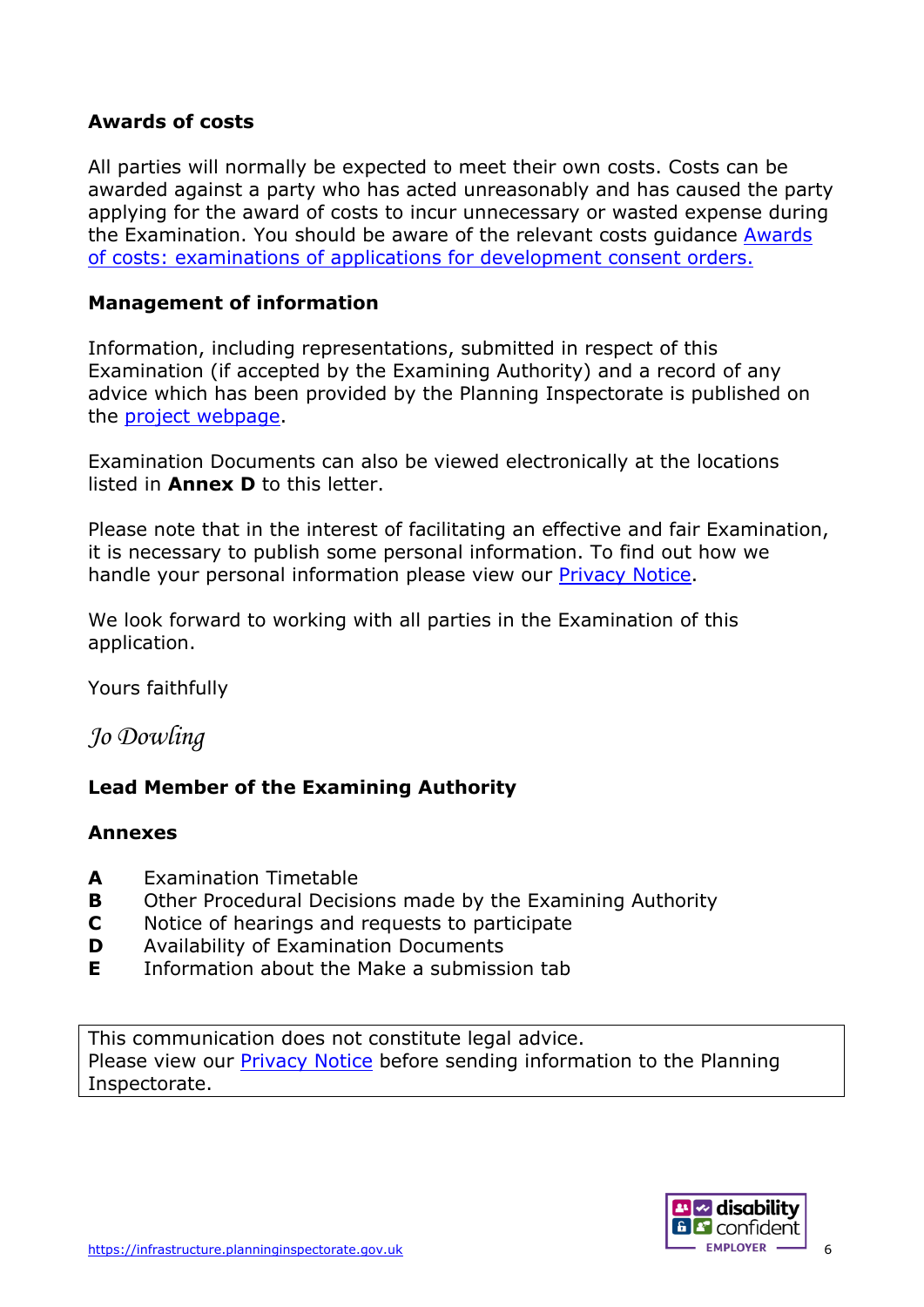# **Examination Timetable**

The Examining Authority (ExA) is under a duty to complete the examination of the application by the end of the period of six months beginning with the day after the close of the Preliminary Meeting.

The examination of the application primarily takes the form of the consideration of written submissions. The ExA will also consider any oral representations made at hearings.

| <b>Item</b> | <b>Matters</b>                                                                                                                                                                                                  | <b>Date</b>                                    |
|-------------|-----------------------------------------------------------------------------------------------------------------------------------------------------------------------------------------------------------------|------------------------------------------------|
| 1.          | <b>Procedural Deadline</b>                                                                                                                                                                                      | <b>Friday 11 February</b>                      |
|             | Deadline for receipt by the ExA of:                                                                                                                                                                             | 2022                                           |
|             | • Written submissions on the<br>Examination procedure and draft<br>Examination Timetable including any<br>submissions about the use of virtual<br>procedures                                                    |                                                |
|             | • Requests to be heard orally at the<br>Preliminary Meeting including which<br>agenda items you wish to speak on,<br>points you wish to make and why<br>these need to be made orally rather<br>than in writing. |                                                |
| 2.          | <b>Preliminary Meeting</b>                                                                                                                                                                                      | <b>Tuesday 22</b><br>February 2022 at<br>10:00 |
| 3.          | Issue by the ExA of:                                                                                                                                                                                            | As soon as practicable                         |
|             | • Examination Timetable                                                                                                                                                                                         | following the<br><b>Preliminary Meeting</b>    |
|             | Publication of:                                                                                                                                                                                                 |                                                |
|             | • The ExA's First Written Questions<br>(EXQ1)                                                                                                                                                                   |                                                |
| 4.          | <b>Deadline 1</b>                                                                                                                                                                                               | <b>Tuesday 8 March</b>                         |
|             | Deadline for receipt by the ExA of:                                                                                                                                                                             | 2022                                           |
|             | • Notification of wish to speak at a<br>Compulsory Acquisition Hearing (CAH)                                                                                                                                    |                                                |
|             | Notification of wish to speak at an<br>Open Floor Hearing (OFH)                                                                                                                                                 |                                                |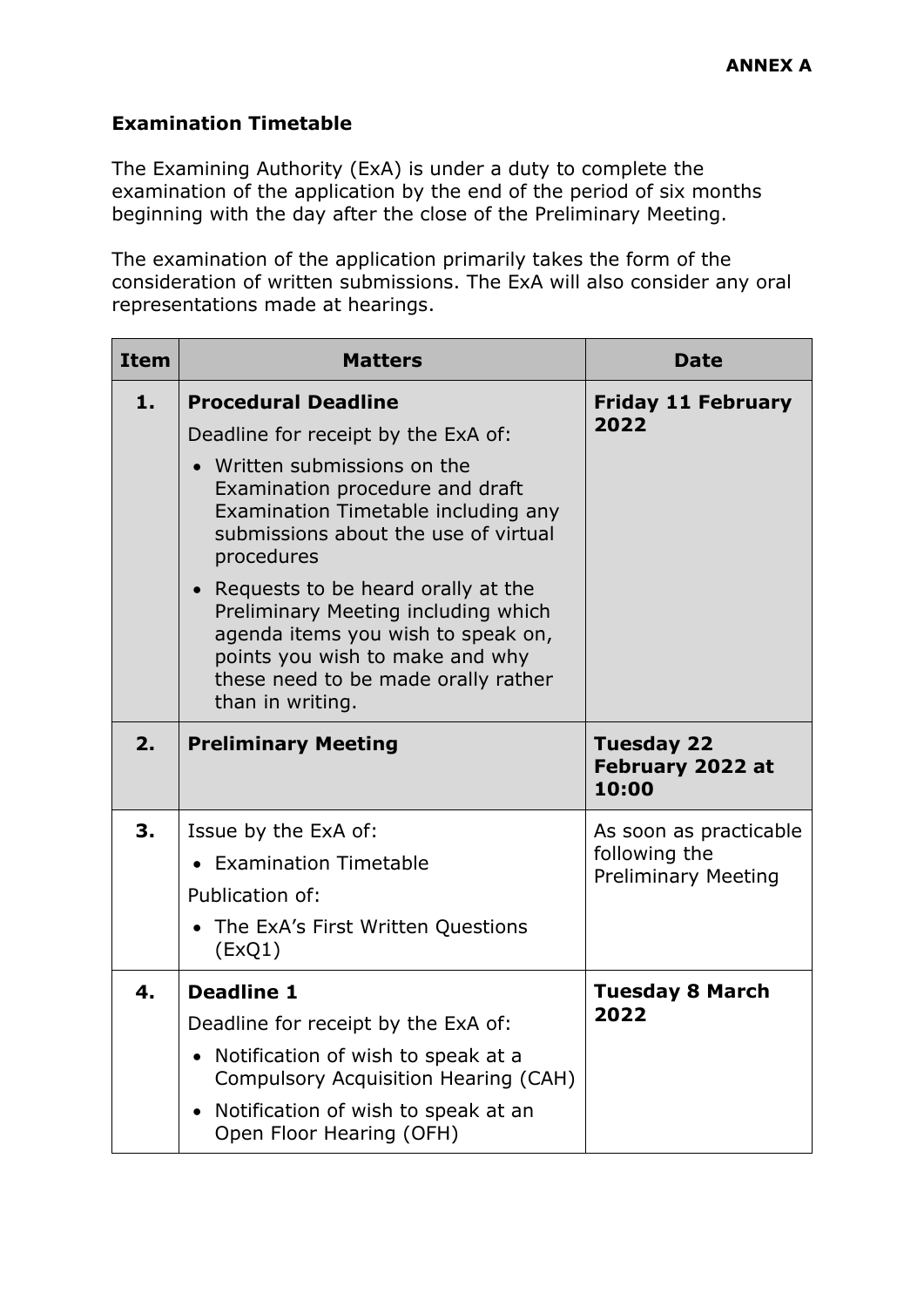|           | • Notification of wish to speak at any of<br>the Issue Specific Hearings (ISHs)                                                                                                                                            |  |  |
|-----------|----------------------------------------------------------------------------------------------------------------------------------------------------------------------------------------------------------------------------|--|--|
|           | • Submission of suggested sites for the<br>ExA to visit on either an<br>unaccompanied basis or as part of an<br>Accompanied Site Inspection (ASI), if<br>one is required <sup>1</sup>                                      |  |  |
|           | • Notification by Statutory Parties of<br>their wish to be considered as an<br>Interested Party (IP) by the ExA                                                                                                            |  |  |
|           | Notification of wish to have future<br>correspondence received electronically                                                                                                                                              |  |  |
|           | • Comments on Relevant<br>Representations (RRs)                                                                                                                                                                            |  |  |
|           | Local Impact Reports (LIRs) from local<br>authorities (see Annex E)                                                                                                                                                        |  |  |
|           | Initial Statements of Common Ground<br>(SoCGs) requested by the ExA (see<br>Annex E)                                                                                                                                       |  |  |
|           | <b>Statement of Commonality of SoCGs</b>                                                                                                                                                                                   |  |  |
|           | A revised version of the draft<br>Development Consent Order (draft<br>DCO) in clean and tracked versions <sup>2</sup>                                                                                                      |  |  |
| $\bullet$ | An indicative schedule showing when<br>updated or new offshore ornithology<br>and HRA documents are likely to be<br>submitted into the Examination<br>including their likely content and<br>approximate size. <sup>3</sup> |  |  |
|           | Any further information requested by<br>the ExA under Rule 17 of the<br>Examination Procedure Rules <sup>4</sup>                                                                                                           |  |  |

<span id="page-7-0"></span> $1$  When suggesting locations, please have regard to the places visited by the ExA on its Unaccompanied Site Inspections (USIs) [EV-001 and EV-002]. Suggestions must explain why the site needs to be visited, information about whether the location can be accessed or seen using public rights of way or publicly accessible land, and what access arrangements would need to be made.

<span id="page-7-1"></span> $2$  As suggested by the Applicant at the Preliminary Meeting.

<span id="page-7-2"></span><sup>&</sup>lt;sup>3</sup> To assist various parties with advance resource planning, as agreed at the Preliminary Meeting.

<span id="page-7-3"></span><sup>4</sup> The Infrastructure Planning (Examination Procedure) Rules 2010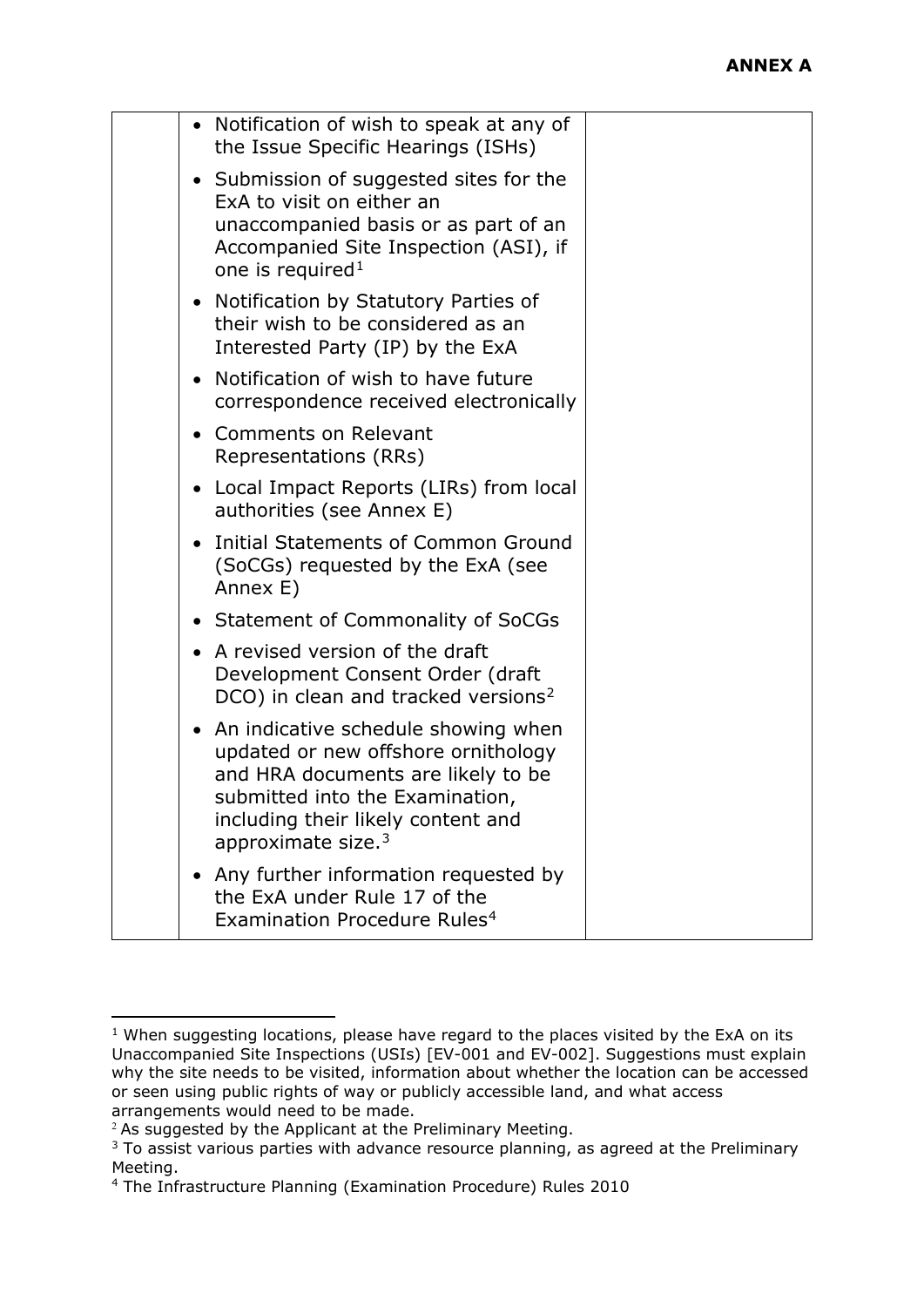| 5. | <b>Deadline 2</b>                                                                                            | <b>Tuesday 29 March</b>                                                                   |
|----|--------------------------------------------------------------------------------------------------------------|-------------------------------------------------------------------------------------------|
|    | Deadline for receipt by the ExA of:                                                                          | 2022                                                                                      |
|    | Responses to ExQ1                                                                                            |                                                                                           |
|    | • Written Representations (WRs)                                                                              |                                                                                           |
|    | • Summaries of any WRs that exceed<br>1500 words                                                             |                                                                                           |
|    | • Comments on the $LIR(s)$                                                                                   |                                                                                           |
|    | • Applicant to provide a draft itinerary<br>for the ASI if required                                          |                                                                                           |
|    | • Applicant to provide an updated Guide<br>to the Application                                                |                                                                                           |
|    | • Applicant to provide a Compulsory<br>Acquisition Schedule (CA Schedule)                                    |                                                                                           |
|    | • An updated version of the draft DCO<br>in clean and tracked versions (if<br>required as a result of ExQ1)  |                                                                                           |
|    | • Schedule of changes to the draft DCO<br>(if required)                                                      |                                                                                           |
|    | • Responses to comments on RRs                                                                               |                                                                                           |
|    | • Comments on any other submissions<br>received at Deadline 1                                                |                                                                                           |
|    | • Any further information requested by<br>the ExA under Rule 17 of the<br><b>Examination Procedure Rules</b> |                                                                                           |
| 6. | <b>Open Floor Hearing</b>                                                                                    | To be held virtually<br>on MS Teams on<br><b>Monday 11 April</b><br><b>2022 (evening)</b> |
| 7. | <b>Issue Specific Hearing (ISH1)</b>                                                                         | To be held virtually                                                                      |
|    | • ISH1 on the draft DCO                                                                                      | on MS Teams on<br><b>Tuesday 12 April</b><br>2022                                         |
| 8. | <b>Compulsory Acquisition Hearing</b><br>(CAH1)                                                              | To be held virtually<br>on MS Teams on                                                    |
|    | • CAH1 on the Applicant's compulsory<br>acquisition (CA) and temporary<br>possession (TP) case and on any CA | <b>Wednesday 13 April</b><br>2022                                                         |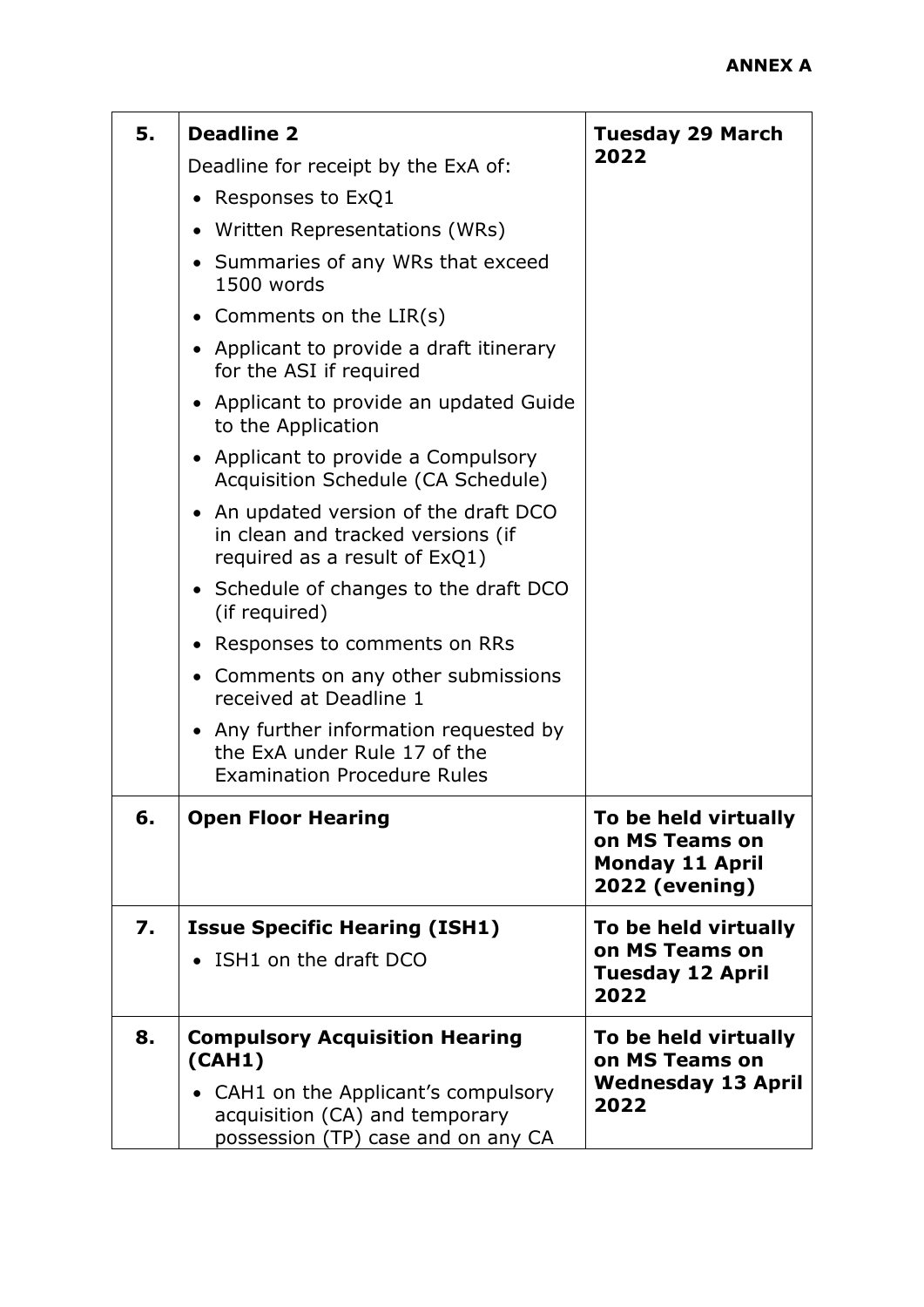|     | and TP objections (if there are<br>requests to be heard)                                                                              |                                                                             |
|-----|---------------------------------------------------------------------------------------------------------------------------------------|-----------------------------------------------------------------------------|
| 9.  | <b>Deadline 3</b><br>Deadline for receipt by the ExA of:                                                                              | <b>Thursday 21 April</b><br>2022                                            |
|     | • Post-hearing submissions including<br>written summaries of oral case put at<br>any of the hearings held during w/c<br>11 April 2022 |                                                                             |
|     | • Comments on draft ASI itinerary<br>produced by the Applicant                                                                        |                                                                             |
|     | • Comments on submissions received at<br>Deadline 2                                                                                   |                                                                             |
|     | • Progressed versions of any SoCG and<br>an updated Statement of<br><b>Commonality of SoCG</b>                                        |                                                                             |
|     | • Applicant to provide an updated Guide<br>to the Application                                                                         |                                                                             |
|     | • Any further information requested by<br>the ExA under Rule 17 of the<br><b>Examination Procedure Rules</b>                          |                                                                             |
| 10. | <b>Issue Specific Hearing (ISH2)</b>                                                                                                  | To be held virtually<br>on MS Teams on                                      |
|     | ISH2 on onshore environmental<br>matters $)^5$                                                                                        | <b>Tuesday 26 April</b><br><b>2022 (morning)</b>                            |
| 11. | <b>Issue Specific Hearing (ISH3)</b>                                                                                                  | To be held virtually                                                        |
|     | ISH3 on offshore environmental<br>matters <sup>6</sup>                                                                                | on MS Teams on<br><b>Tuesday 26 April</b><br>2022 (afternoon)               |
| 12. | <b>Issue Specific Hearing (ISH4)</b>                                                                                                  | To be held virtually<br>on MS Teams on<br><b>Wednesday 27 April</b><br>2022 |

<span id="page-9-0"></span><sup>&</sup>lt;sup>5</sup> The agenda will draw on some or all of the following matters: design, landscape and visual effects; traffic and transport and Public Rights of Way; the historic environment; effect of noise, vibration, EMFs and lighting effects onshore; onshore water environment; the Proposed Development and site selection; socio economic, land use and agriculture effects.

<span id="page-9-1"></span><sup>&</sup>lt;sup>6</sup> The agenda will draw on some or all of the following matters: commercial fishing and fisheries (but not in relation to fish or shellfish ecology); infrastructure and other marine activities and users; navigation and radar (marine and air).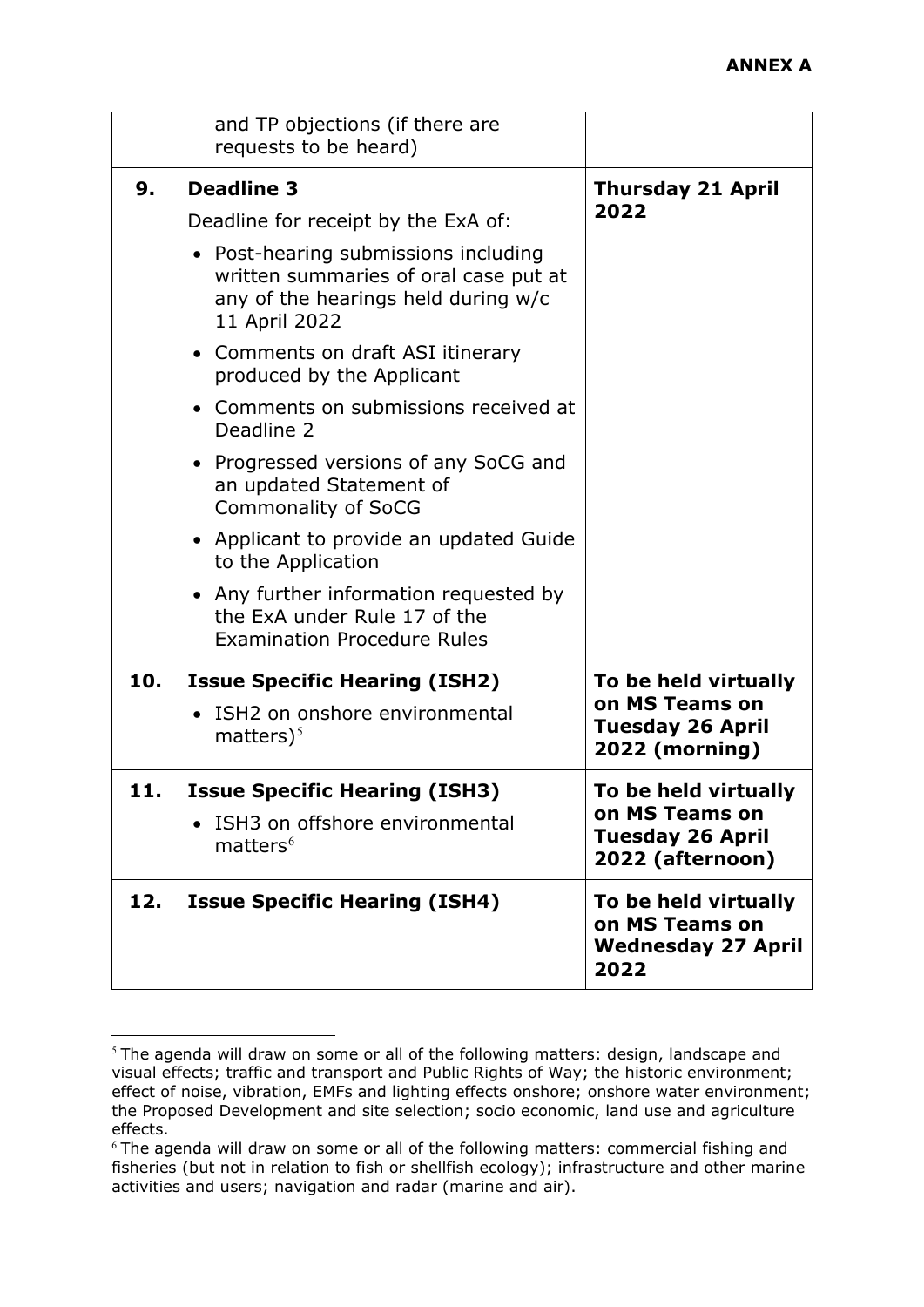|     | • ISH4 on the marine environment<br>(excluding ornithology) <sup>7</sup>                                                                                                                                                                                                                                                                                                                                                                                                                                                                                                                       |                                                                            |
|-----|------------------------------------------------------------------------------------------------------------------------------------------------------------------------------------------------------------------------------------------------------------------------------------------------------------------------------------------------------------------------------------------------------------------------------------------------------------------------------------------------------------------------------------------------------------------------------------------------|----------------------------------------------------------------------------|
| 13. | <b>Issue Specific Hearing (ISH5)</b><br>• ISH5 on marine and coastal<br>ornithology                                                                                                                                                                                                                                                                                                                                                                                                                                                                                                            | To be held virtually<br>on MS Teams on<br><b>Thursday 28 April</b><br>2022 |
| 14. | <b>Issue Specific Hearing (ISH6)</b><br>• ISH6 on the Habitats Regulations<br>Assessment                                                                                                                                                                                                                                                                                                                                                                                                                                                                                                       | To be held virtually<br>on MS Teams on<br><b>Friday 29 April</b><br>2022   |
| 15. | <b>Issue Specific Hearing (ISH7)</b><br>(reserve date if required)<br>• ISH7 on environmental matters                                                                                                                                                                                                                                                                                                                                                                                                                                                                                          | To be held virtually<br>on MS Teams on<br>Wednesday 4 May<br>2022          |
| 16. | <b>Issue Specific Hearing (ISH8)</b><br>(reserve date if required)<br>• ISH8 on environmental matters                                                                                                                                                                                                                                                                                                                                                                                                                                                                                          | To be held virtually<br>on MS Teams on<br><b>Thursday 5 May</b><br>2022    |
| 17. | <b>Deadline 4</b><br>Deadline for receipt by the ExA of:<br>• Post-hearing submissions including<br>written summaries of oral case put at<br>any of the hearings during the w/c 25<br>April 2022 and 2 May 2022<br>• Progressed versions of any SoCG and<br>an updated Statement of<br><b>Commonality of SoCG</b><br>• An updated Guide to the Application<br>• An updated CA Schedule<br>An updated version of the draft DCO<br>$\bullet$<br>in clean and tracked versions<br>• An updated schedule of changes to<br>the draft DCO<br>• Comments on any submissions<br>received at Deadline 3 | <b>Tuesday 10 May</b><br>2022                                              |

<span id="page-10-0"></span><sup>7</sup> This is likely to include matters relating to (*inter alia*) marine processes; marine geology; oceanography; marine and coastal ecology (including benthic, fish, shellfish and mammals); and marine underwater noise.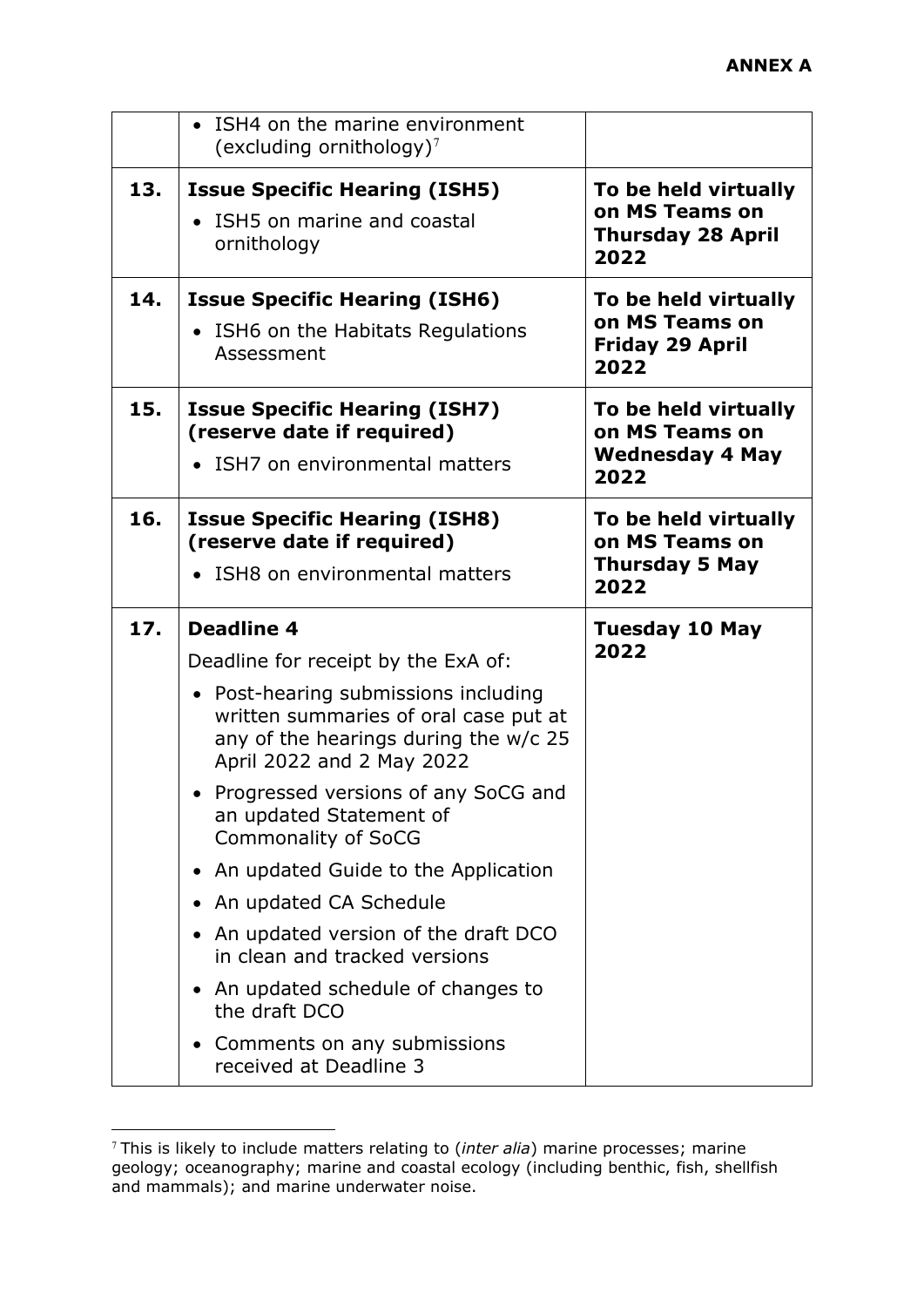|     | • Any further information requested by<br>the ExA under Rule 17 of the<br><b>Examination Procedure Rules</b> |                                             |
|-----|--------------------------------------------------------------------------------------------------------------|---------------------------------------------|
| 18. | <b>Publication of:</b>                                                                                       | <b>Monday 30 May</b><br>2022                |
|     | • ExA's Further Written Questions<br>(ExQ2) (if required)                                                    |                                             |
| 19. | <b>Deadline 5</b>                                                                                            | <b>Monday 20 June</b>                       |
|     | Deadline for receipt by the ExA of:                                                                          | 2022                                        |
|     | Responses to ExQ2 (if published)                                                                             |                                             |
|     | Notification of wish to attend an ASI if<br>one is required                                                  |                                             |
|     | • An updated Guide to the Application                                                                        |                                             |
|     | • An updated version of the draft DCO<br>in clean and tracked versions (if<br>required)                      |                                             |
|     | • Schedule of changes to the draft DCO<br>(if required)                                                      |                                             |
|     | • An updated CA Schedule in clean and<br>tracked versions                                                    |                                             |
|     | • Progressed SoCGs and an updated<br>Statement of Commonality of SoCGs                                       |                                             |
|     | Comments on any submissions<br>received at Deadline 4                                                        |                                             |
|     | • Any further information requested by<br>the ExA under Rule 17 of the<br><b>Examination Procedure Rules</b> |                                             |
| 20. | Dates reserved (if required) for:                                                                            | <b>Week commencing</b>                      |
|     | Any Compulsory Acquisition Hearing                                                                           | <b>Monday 18 July</b><br>2022, format to be |
|     | • Any Issue Specific Hearing                                                                                 | confirmed                                   |
|     | Any Open Floor Hearing                                                                                       |                                             |
|     | Accompanied Site Inspection <sup>8</sup>                                                                     |                                             |
| 21. | <b>Deadline 6</b>                                                                                            | <b>Wednesday 27 July</b>                    |
|     | Deadline for receipt by the ExA of:                                                                          | 2022                                        |

<span id="page-11-0"></span><sup>8</sup> Please note the ExA will consider all submissions on this and if an ASI is necessary it can only go ahead if Government guidance on COVID-19 at that time permits. In the event it cannot be undertaken as a physical visit, alternative approaches (including the potential use of technology) will be explored and all participants will be notified.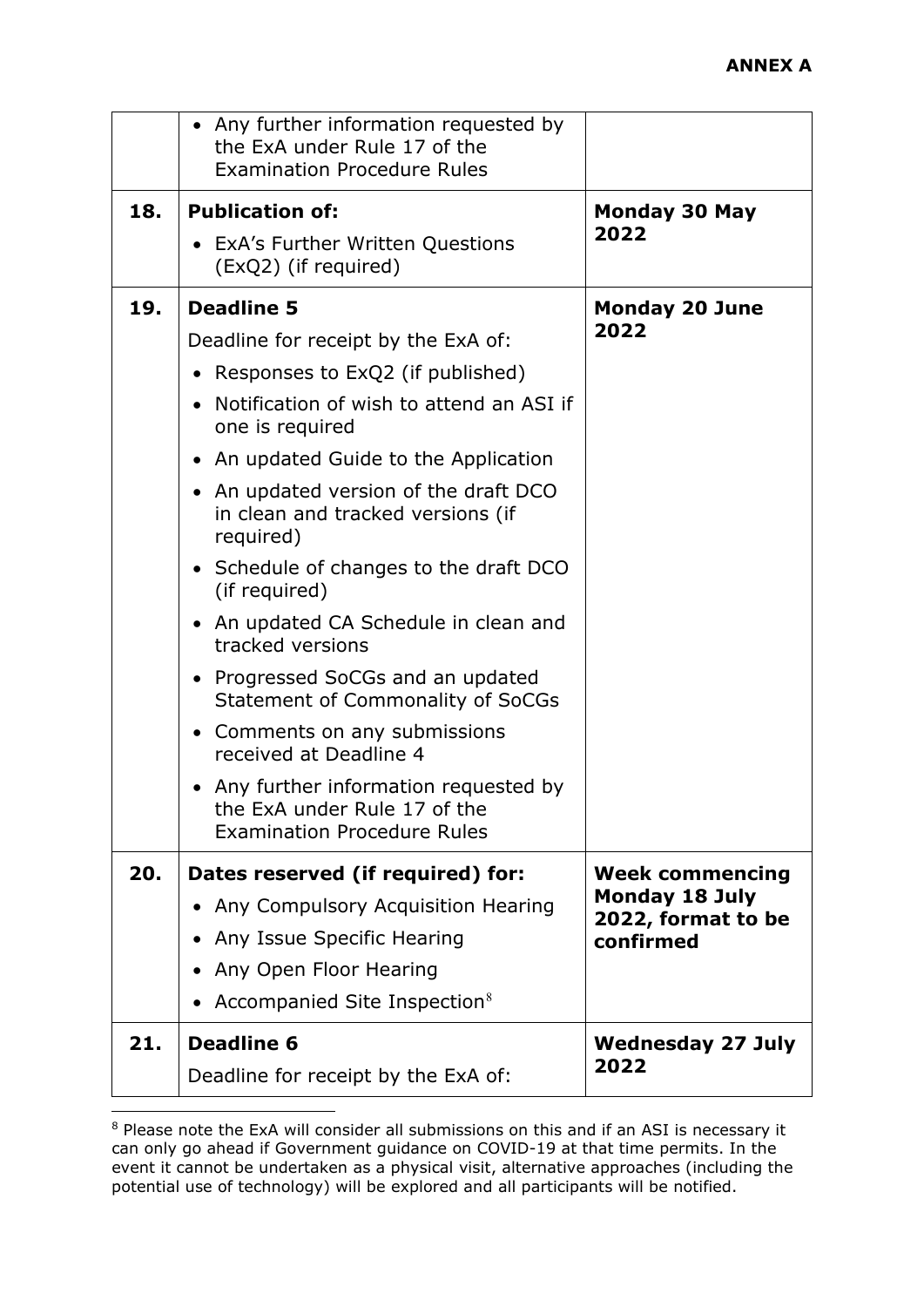|     | • Post-hearing submissions including<br>written summaries of oral case put at<br>hearings during w/c 18 July 2022 (if<br>held)                       |                         |
|-----|------------------------------------------------------------------------------------------------------------------------------------------------------|-------------------------|
|     | • Comments on responses to ExQ2 (if<br>published)                                                                                                    |                         |
|     | • An updated Guide to the Application                                                                                                                |                         |
|     | • An updated version of the draft DCO<br>in clean, tracked and Word versions                                                                         |                         |
|     | • Schedule of changes to the draft DCO                                                                                                               |                         |
|     | An updated CA Schedule in clean and<br>tracked versions                                                                                              |                         |
|     | • Progressed SoCGs and an updated<br>Statement of Commonality of SoCGs                                                                               |                         |
|     | • Comments on any other submissions<br>received at Deadline 5                                                                                        |                         |
|     | • Any further information requested by<br>the ExA under Rule 17 of the<br><b>Examination Procedure Rules</b>                                         |                         |
| 22. | Issue by the ExA of:                                                                                                                                 | <b>Thursday 28 July</b> |
|     | • The Report into the Implications for<br>European Sites (RIES) (if required)                                                                        | 2022                    |
|     | • The ExA's preferred draft DCO,<br>proposed schedule of changes, or<br>commentary on the draft DCO (if<br>required)                                 |                         |
|     | Any requests for information under<br>Rule 17 of the Examination Procedure<br>Rules (if required)                                                    |                         |
| 23. | <b>Deadline 7</b>                                                                                                                                    | <b>Wednesday 10</b>     |
|     | Deadline for receipt by the ExA of:                                                                                                                  | <b>August 2022</b>      |
|     | Comments on the ExA's preferred<br>draft DCO, proposed schedule of<br>changes, or commentary on the draft<br>DCO (if issued)                         |                         |
|     | • Final SoCGs and Statement of<br>Commonality of SoCGs, also listing<br>matters not agreed (in circumstances<br>where a SoCG could not be finalised) |                         |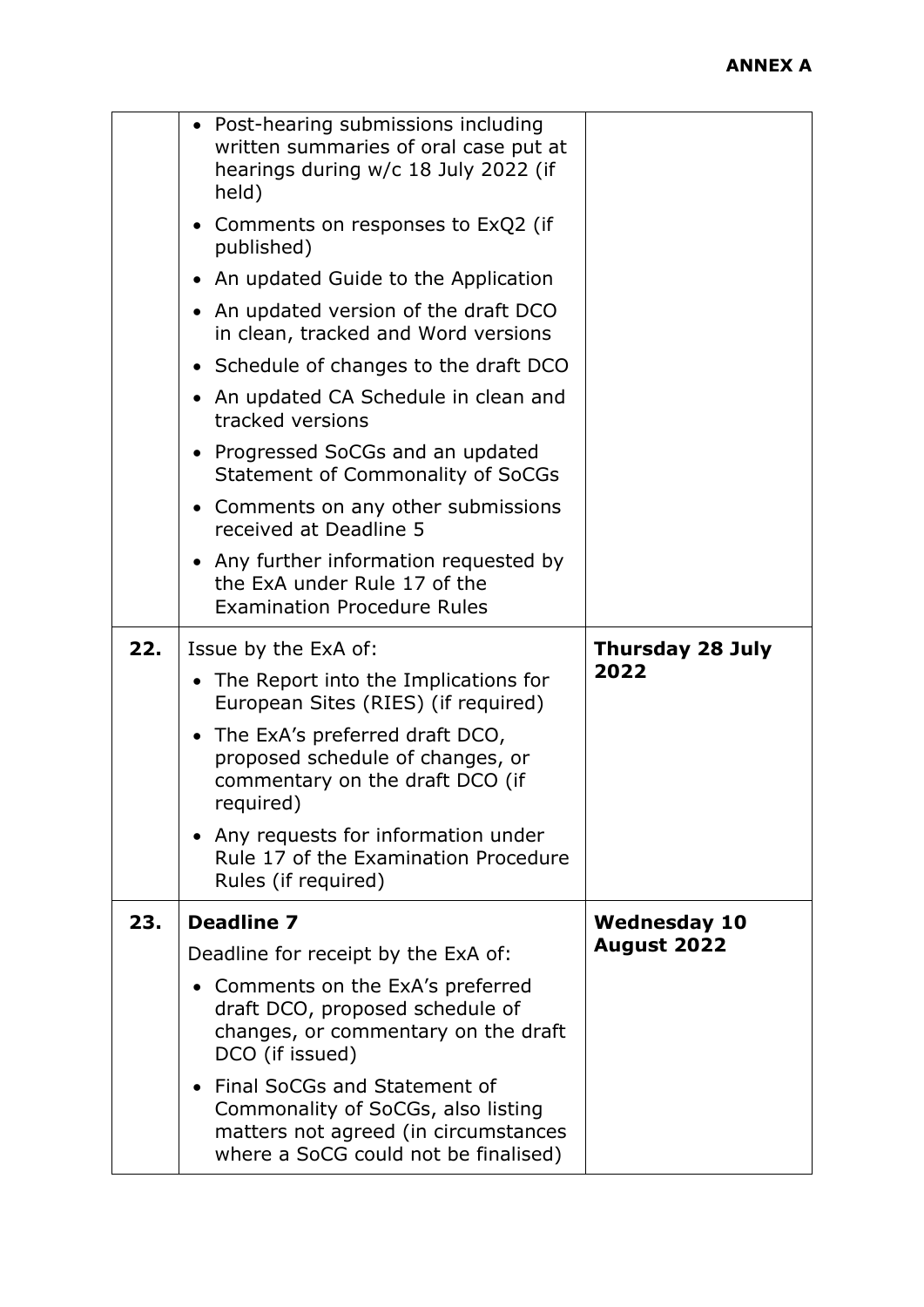|     | • Final version of the draft DCO in<br>clean, tracked and Word versions                                              |                                 |
|-----|----------------------------------------------------------------------------------------------------------------------|---------------------------------|
|     | • Final schedule of changes to the draft<br>DCO (if required)                                                        |                                 |
|     | • Final draft DCO to be submitted by<br>the Applicant in the SI template with<br>the SI validation report            |                                 |
|     | • Final Guide to the Application                                                                                     |                                 |
|     | Final CA Schedule in clean and<br>tracked versions                                                                   |                                 |
|     | • An updated Book of Reference                                                                                       |                                 |
|     | Signed and dated planning obligations<br>and any other agreements (if<br>required)                                   |                                 |
|     | • Comments on any submissions<br>received at Deadline 6                                                              |                                 |
|     | Any further information requested by<br>the ExA under Rule 17 of the                                                 |                                 |
|     | <b>Examination Procedure Rules</b>                                                                                   |                                 |
| 24. | <b>Deadline 8</b>                                                                                                    | Midday on                       |
|     | Deadline for receipt by the ExA of:                                                                                  | <b>Thursday 18</b>              |
|     | • Comments on the RIES (if issued)                                                                                   | <b>August 2022</b>              |
|     | Comments on responses submitted<br>for Deadline 7                                                                    |                                 |
|     | Any further information requested by<br>the ExA under Rule 17 of the<br><b>Examination Procedure Rules</b>           |                                 |
| 25. | The ExA is under a duty to complete the<br>examination of the application by the<br>end of the period of six months. | <b>Monday 22 August</b><br>2022 |

# **Submission times for deadlines**

The final time for submission of documents at all deadlines **except** Deadline 8 is 23:59 on the relevant deadline date although you are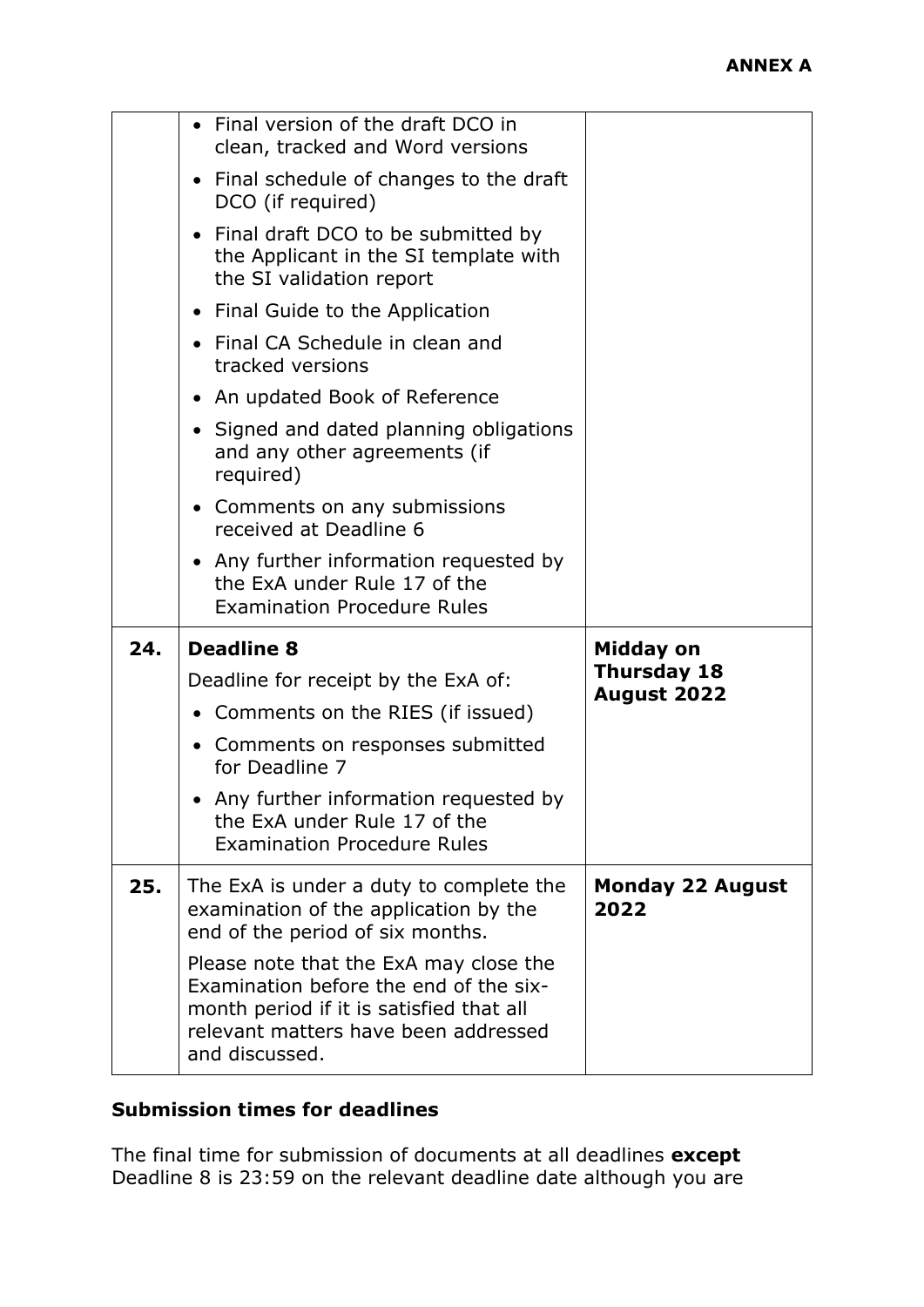welcome to submit documents in advance of the deadline. The deadline for Deadline 8 is **midday** on Thursday 18 August 2022. The acceptance of documents received after the expiry of a deadline is subject to the exercise of discretion by the ExA.

#### **Publication dates**

All information received will be published on the [project webpage on the](https://infrastructure.planninginspectorate.gov.uk/projects/yorkshire-and-the-humber/hornsea-project-four-offshore-wind-farm/)  [National Infrastructure Planning website](https://infrastructure.planninginspectorate.gov.uk/projects/yorkshire-and-the-humber/hornsea-project-four-offshore-wind-farm/) as soon as practicable after the deadlines for submissions. See **Annex E** of this letter for more information.

### **Hearing agendas**

Please note that for Issue Specific Hearings and Compulsory Acquisition Hearings the ExA will publish a high-level agenda alongside the notification of the hearing to help inform your decision about whether to register to participate. A detailed draft agenda will be made available on the [project webpage on the National Infrastructure Planning website](https://infrastructure.planninginspectorate.gov.uk/projects/yorkshire-and-the-humber/hornsea-project-four-offshore-wind-farm/) at least five working days in advance of the hearing date. However, the actual agenda on the day of each hearing may be subject to change at the discretion of the ExA. Agendas may not be published for Open Floor Hearings.

#### **Report on the Implications for European Sites (RIES)**

Where an applicant has provided a No Significant Effects Report or a Habitats Regulations Assessment (HRA) Report with the application, the ExA may decide to issue a RIES during the Examination. The RIES is a factual account of the information and evidence provided to the ExA on HRA matters during the Examination up to the date of the publication of the RIES, for the purposes of enabling the Secretary of State, as competent authority, to undertake the HRA. It is not the ExA's opinion on HRA matters. Comments on the RIES will be invited by the ExA and any received will be considered as part of the ExA's Recommendation to the Secretary of State.

The Secretary of State may rely on the consultation on the RIES to meet the obligations under Regulation 63(3) of The Habitats Regulations 2017 and Regulation 28 of The Offshore Marine Regulations.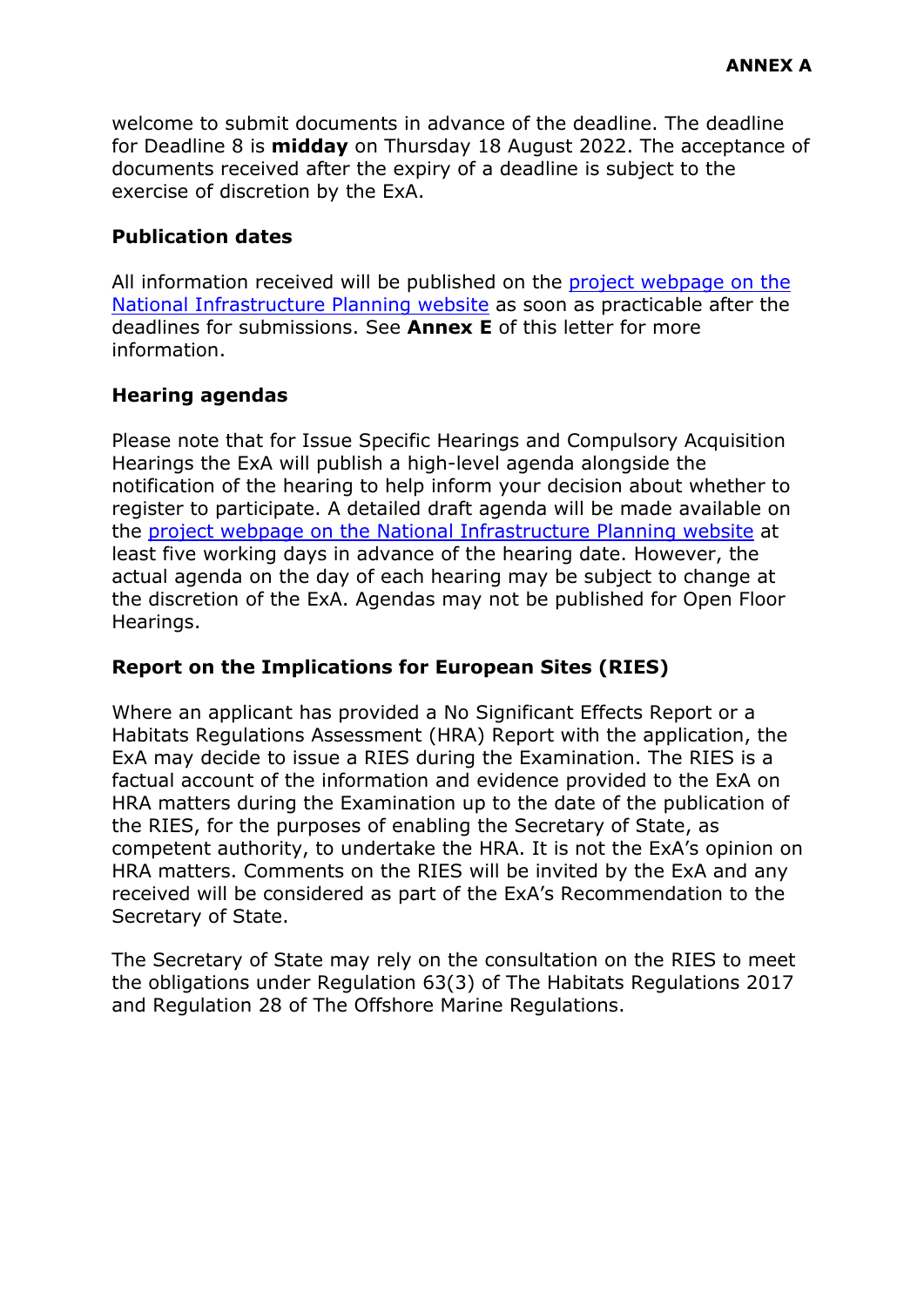#### **Other Procedural Decisions made by the Examining Authority (ExA)**

In addition to the Procedural Decisions published in the Rule 6 letter of 24 January 2022 [PD-005], the ExA has made a number of Procedural Decisions following the Preliminary Meeting<sup>1</sup>:

# **1. Examination Timetable**

At the Procedural Deadline, a number of parties [PDL-001 and PDL-006] had raised concerns about their ability to prepare for and attend the Issue Specific Hearings (ISHs) timetabled for the week commencing 25 April 2022 as this would be in the week immediately after Easter. In response to these concerns the ExA has reviewed the timetable and to allow preparation time for people proposing to attend the ISH they will now commence on Tuesday 26 April 2022. The hearings will also be held virtually in order to minimise the need for attendees to travel. Finally, the ExA has programmed towards the end of the week the ISH at which Natural England's attendance is required, recognising the particular concerns it raised [PDL-006].

In order to allow all parties to know when they may need to attend, where possible the ExA has indicated the broad topics that will be considered at each ISH. A further two reserve dates have been included in the timetable for the following week on Wednesday 4 and Thursday 5 May 2022, allowing for the Bank Holiday that falls on Monday 2 May 2022. These would only be used if required. To accommodate these changes, Deadline 4 has been moved to Tuesday 10 May 2022.

The ExA notes Natural England's [PDL-006] concerns regarding Deadline 6 (27 July 2022). However, the ExA does not consider that the request to change this Deadline can be accommodated as it would affect the ability of the ExA to issue a Report on the Implications for European Sites, if one was needed.

The ExA notes the preference raised by the Applicant at the Preliminary Meeting [EV-003] to present evidence in person at an ISH. However, the ExA is also aware of the views expressed by the RSPB at the Preliminary Meeting [EV-003] where it stated that it was of a similar view to ERYC [PDL-004] and Natural England [PDL-006] in support of virtual events. For the reasons outlined above and as set out by the ExA at the Preliminary Meeting the ISHs timetabled for April and May will be held virtually. However, no decision has yet been made on the format of the ISHs timetabled for July, if they are required. The ExA will review the Applicant's request again at the relevant point in the Examination.

<span id="page-15-0"></span><sup>&</sup>lt;sup>1</sup> Section 89(1) of the Planning Act 2008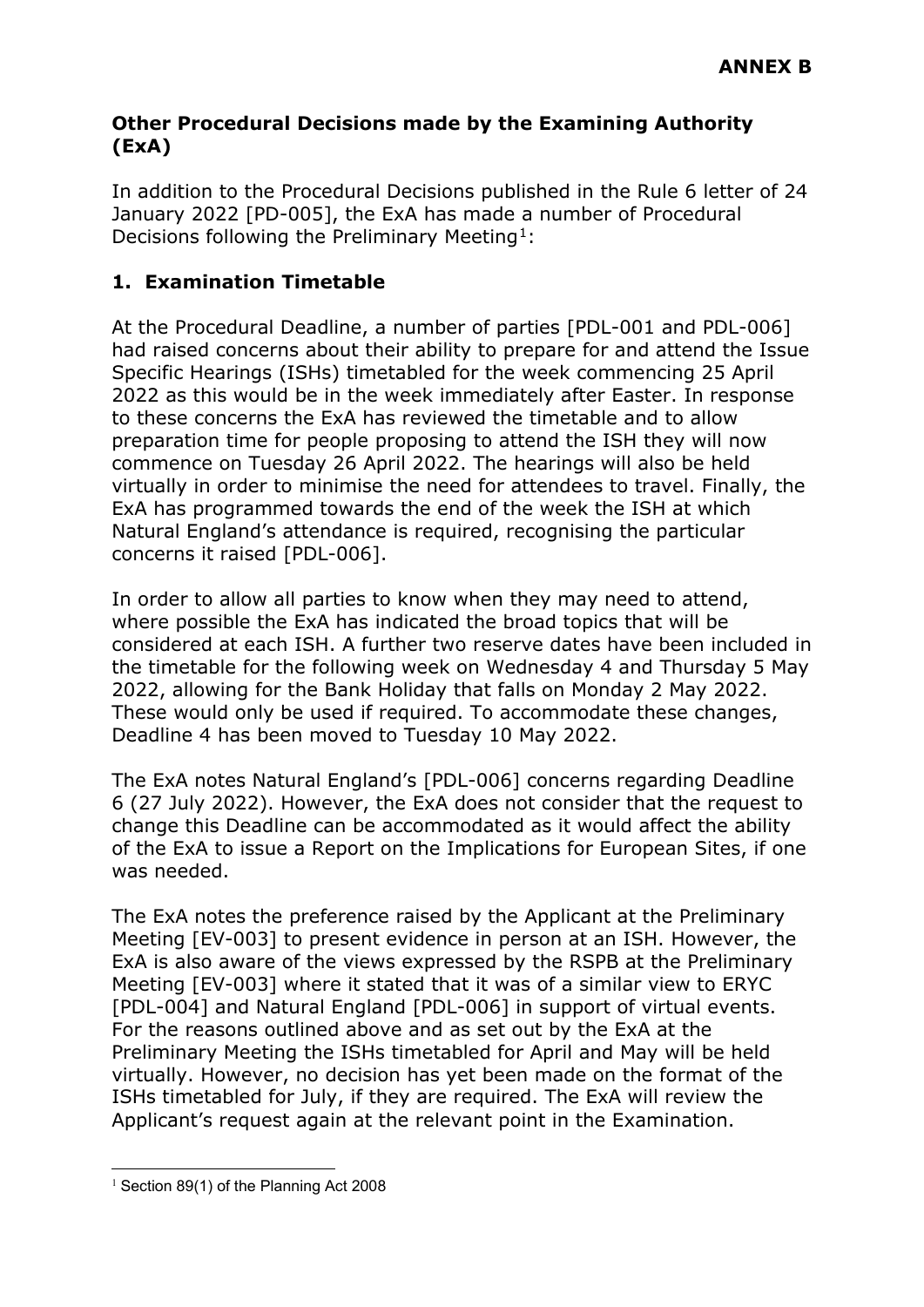The ExA notes the Applicant's [PD-001] request that Timetable deadlines should be changed to 18:00 to allow for the health and wellbeing of its staff. As outlined at the Preliminary Meeting [EV-003], the time is common to all parties. The deadline of 23:59 allows for parties who are working or otherwise occupied in the daytime the opportunity to use the evening to work on and submit their representations. Therefore, in order to ensure fairness and access to all the ExA does not agree to the suggested change. This of course does not preclude the Applicant from introducing its own internal deadline for the completion of documents for submission into the Examination.

# **2. Accompanied Site Inspection (ASI)**

Time has been reserved in the Examination Timetable to undertake an ASI, if required, during the week commencing the 18 July 2022. The format and detail of this will depend on any Government public health restrictions that may be in force at the time.

The Examination Timetable at **Annex A** invites you to submit suggested locations for the ExA to visit, should an ASI be required, by **Deadline 1**. If you are suggesting locations please have regard to the places visited by the ExA on its Unaccompanied Site Inspections (USIs) [EV-001 and EV-002]. Suggestions must explain why the site needs to be visited, information about whether the location can be accessed or seen using public rights of way or publicly accessible land, and what access arrangements would need to be made.

The Applicant has been asked to produce at **Deadline 2** a draft itinerary and arrangements based on any requests and suggestions received at Deadline 1 as noted above.

The ExA will consider all the submissions on this, and if an ASI is considered necessary it will aim to publish the final itinerary and arrangements on the project page of the Planning Inspectorate's National Infrastructure website closer to the event.

If an ASI is held and you want to attend, the date by which you would need to notify the ExA has been amended to **Deadline 5**.

Interested Parties should be aware that any **ASI would only allow the ExA to view specific features and would not be an opportunity to make oral representations to the ExA about the Proposed Development**.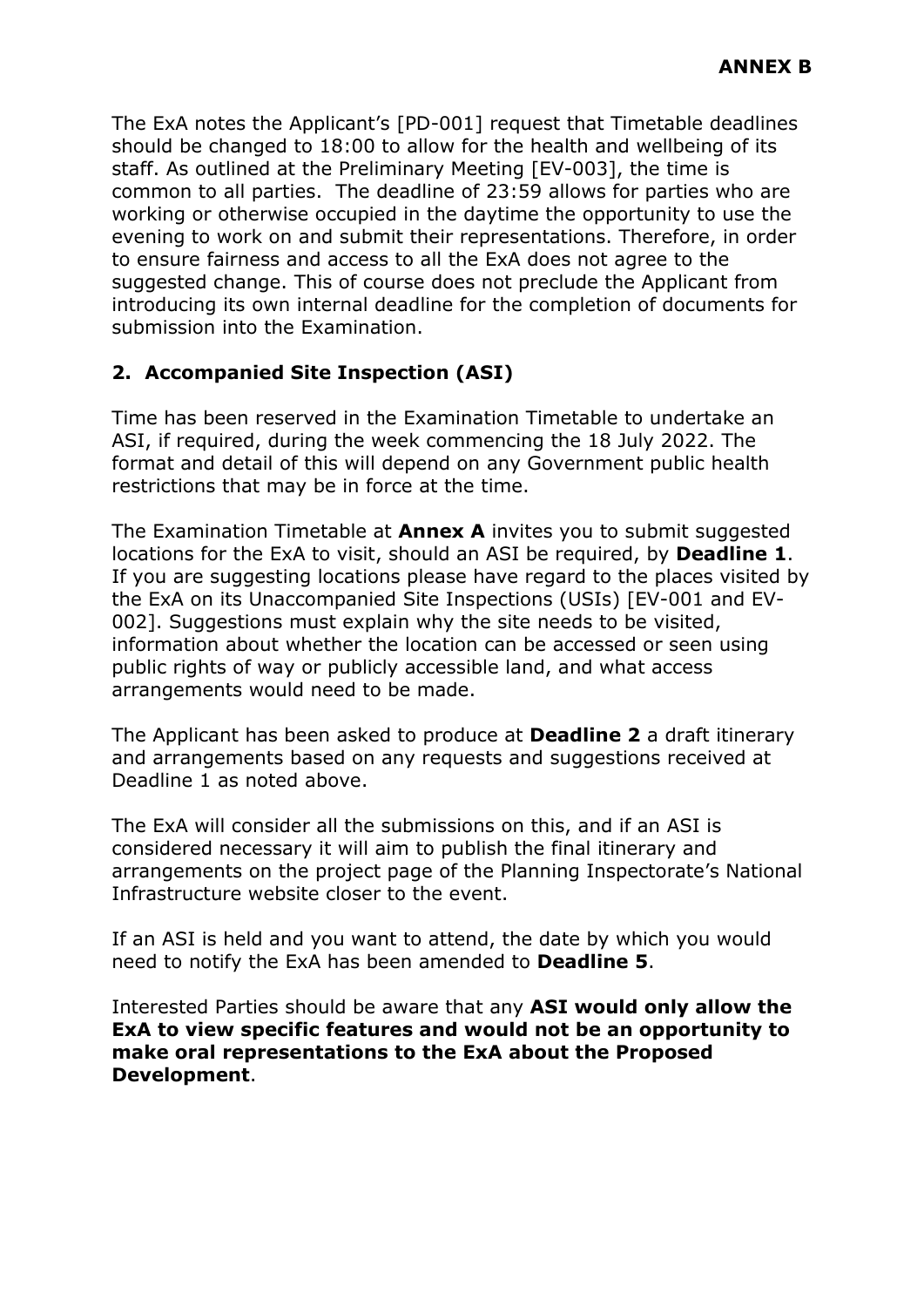## **3. Examining Authority's Written Questions**

The ExA's first set of Written Questions (ExQ1) has been published alongside this Rule 8 letter. Whilst most of the written questions are directed at specific parties, no other party should feel inhibited or restricted in responding to any question that has been asked, even if it is directed elsewhere.

Some of the questions are directed to specific Statutory Parties that have not, at the time of writing, confirmed that they wish to become Interested Parties for the purposes of the Examination of the application.

All relevant Statutory Parties are requested to check the Written Questions carefully in order that they may identify and respond to any questions posed to them.

For the avoidance of doubt, Statutory Parties are defined as the parties listed in Schedule 1 to [The Infrastructure Planning \(Interested Parties and](https://www.legislation.gov.uk/uksi/2015/462/contents/made)  [Miscellaneous Prescribed Provisions\) Regulations 2015.](https://www.legislation.gov.uk/uksi/2015/462/contents/made) Statutory Parties, including relevant local authorities, that have not already registered to become an Interested Party should consider notifying the ExA of their wish to be considered as an Interested Party, under Section 89(2A)(b) of the Planning Act 2008 as soon as possible.

Responses to ExQ1 are due at **Deadline 2**.

#### **4. Statements of Common Ground (SoCG)**

At the Preliminary Meeting [EV-003], the ExA confirmed that as the National Farmers Union had not submitted a Relevant Representation then a SoCG with it would not be necessary.

The ExA can also confirm that in relation to the effect of the Proposed Development on the Endurance Aquifer, only a SoCG with BP Exploration Operating Co. Ltd, the operating company within the Northern Endurance Partnership, is required.

With regards to the request submitted on behalf of NEO Energy (SNS) Limited [PDL-003] for the Applicant to produce a SoCG with all of the oil and gas operators that have made Relevant Representations, the Applicant advised at the Preliminary Meeting [EV-003] its intention to submit joint position statements with these operators rather than SoCGs. The Applicant is directed to ExQ1 where the ExA has requested further information on this matter. Once this information is received, the ExA will consider this matter further.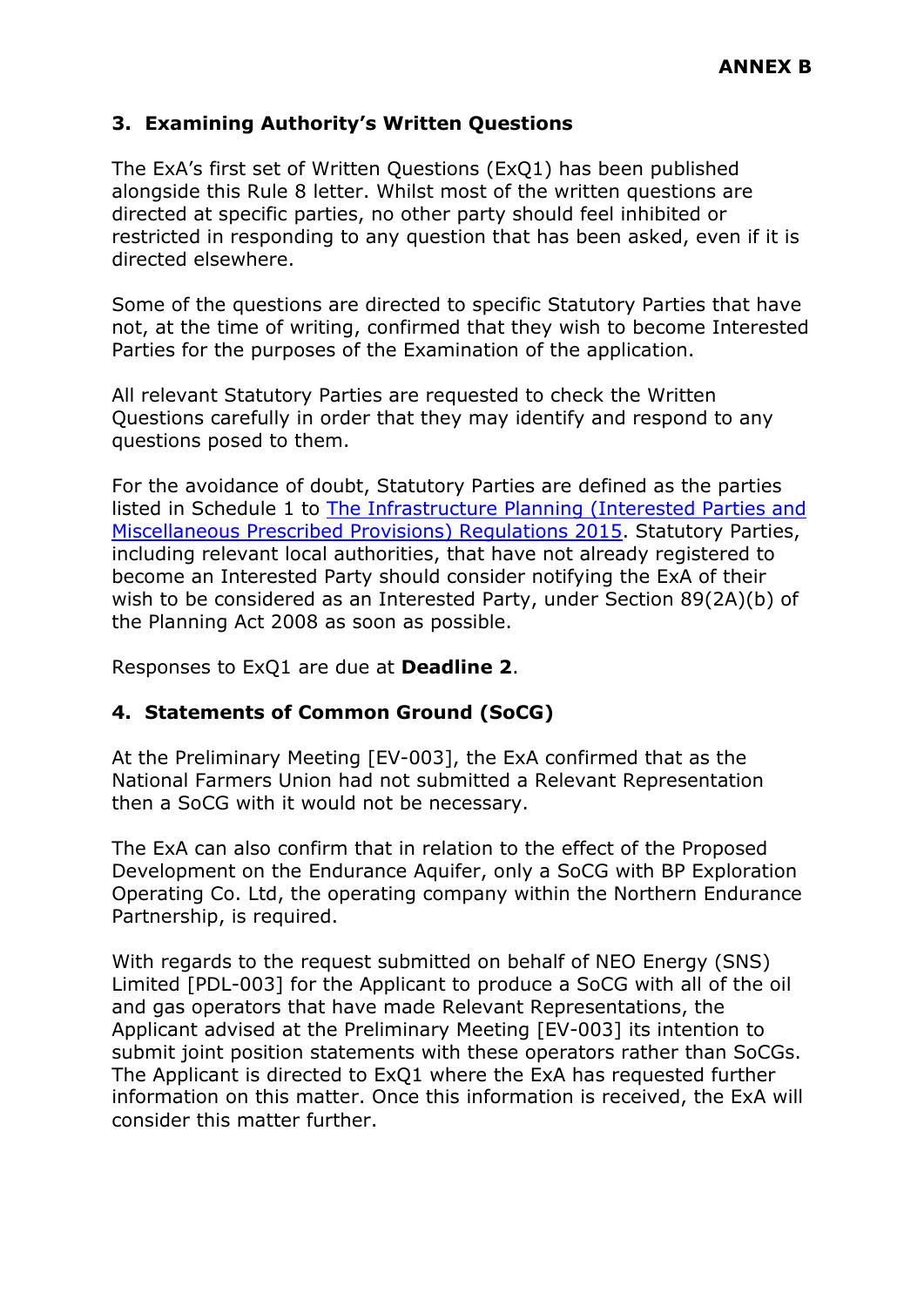# **5. Local Impact Reports (LIR)**

A LIR is a report in writing giving details of the likely impact of a Proposed Development on a local authority's area (or any part of that area). For more information about the importance and content of LIRs see PINS [Advice Note One: Local Impact Reports.](https://infrastructure.planninginspectorate.gov.uk/legislation-and-advice/advice-notes/advice-note-one-local-impact-reports/)

Local Authorities, defined in section 56A of the Planning Act 2008, are invited to submit LIRs by **Deadline 1.** 

At the Preliminary Meeting [EV-003], the ExA confirmed that it was satisfied with the approach proposed by East Riding of Yorkshire Council for submitting its LIR, as outlined in its submission [PDL-004].

# **6. Habitats Regulations Assessment**

Under The Conservation of Offshore Marine Habitats and Species Regulations 2017 and The Conservation of Habitats and Species Regulations 2017, certain information needs to be provided and consultation undertaken during the course of the Examination in order to inform the Secretary of State as the competent authority for a Habitats Regulations Assessment (HRA). The Applicant is requested to ensure that its submitted screening and integrity matrices are kept updated throughout the Examination, with changes submitted at Deadlines as necessary.

# **7. Changes to land interests**

When the Applicant becomes aware that there has been a change in ownership or a new interest in relevant land, the Applicant is requested to make the relevant person aware that they can make a request to the ExA to become an Interested Party under section 102A of the PA2008 by completing the [form available on the project webpage.](https://infrastructure.planninginspectorate.gov.uk/interested-party-frm.php?project=EN010098) The Examination Timetable includes various Deadlines for the submission of an updated Book or Reference and schedule of changes to the Book of Reference, which should include confirmation that relevant persons have been informed of their rights under section 102A.

# **8. Additional Submissions**

In addition to the documentation submitted by the Procedural Deadline, the ExA has exercised its discretion and made a Procedural Decision to accept Additional Submission from each of the following:

- a letter of representation from Hull City Council [AS-001];
- a written submission from the Holderness Fishing Industry Group [AS-025]; and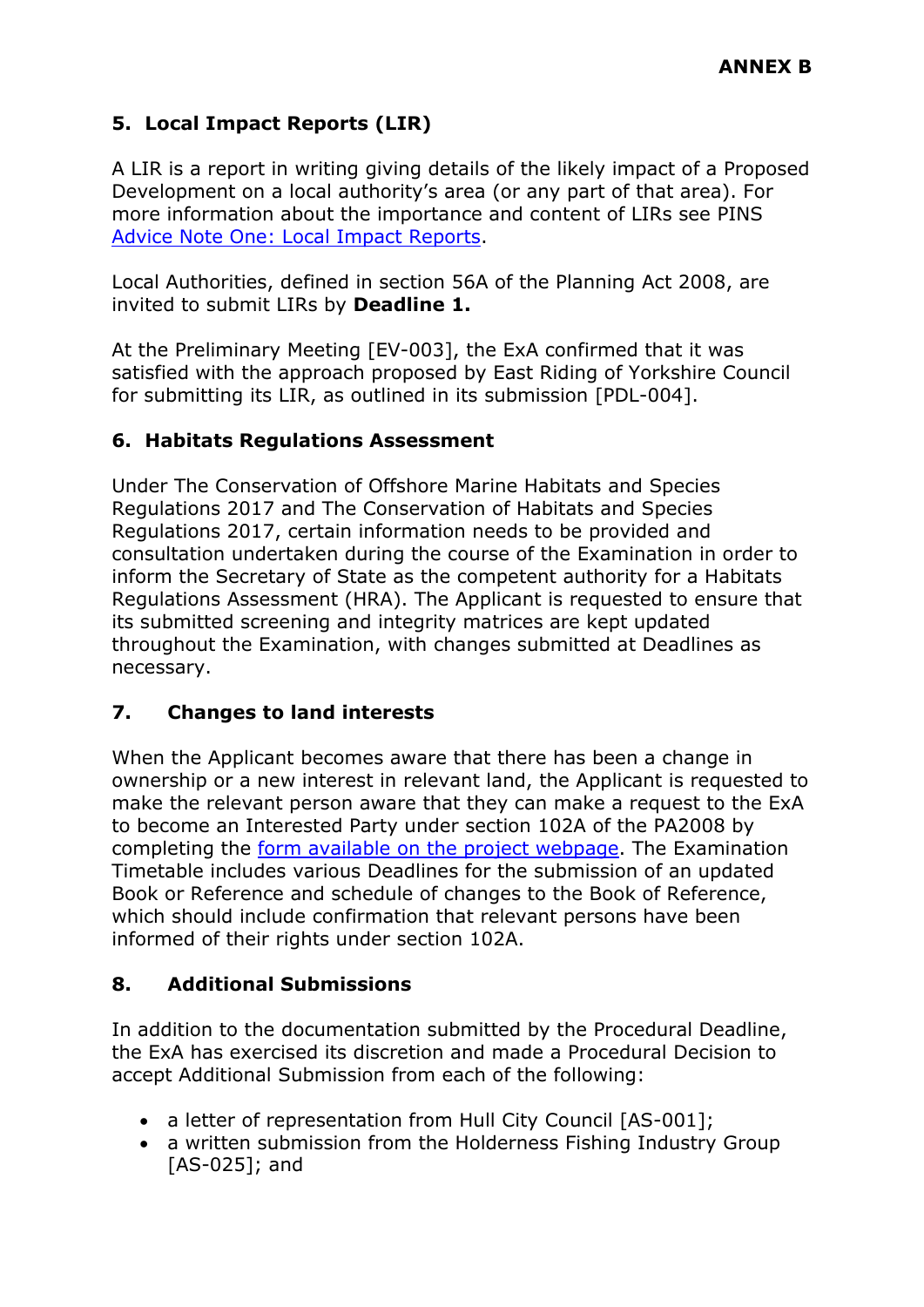• a written submission from the National Federation of Fisherman's Organisations [AS-026].

In addition, the ExA has accepted a number of documents from the Applicant that were submitted in response to section 51 advice issued by the Planning Inspectorate on 26 October 2021 [PD-003]. These can be found in the Examination Library under references [AS-002 to AS-024].

#### **9. Request by Applicant to use a Schedule of Changes**

The Applicant [PDL-001] proposed that in order to streamline the production of documents rather than updating them throughout the Examination, that a Schedule of Change would be submitted instead. In its opinion, this would prevent the repeated submission of large documents and provide an overview of combined changes. The Applicant confirmed that it would then update all amended documents at the final deadline or at the request of the ExA.

Whilst the ExA notes the request, having considered the matter further and having experienced the use of Schedules of Change by the Applicant for its responses to the Section 51 advice [PD-003], it considers that the limited benefits of reduced paperwork are outweighed by the potential to exclude Interested Parties from participating in the process and in so doing, restricts the ability to run a fair and open Examination. In particular, the ExA considers that it will take longer to read and understand documents and there is a possibility that important changes or updates could be missed. It is also important to avoid a 'paperchase' around the documents, especially the ES.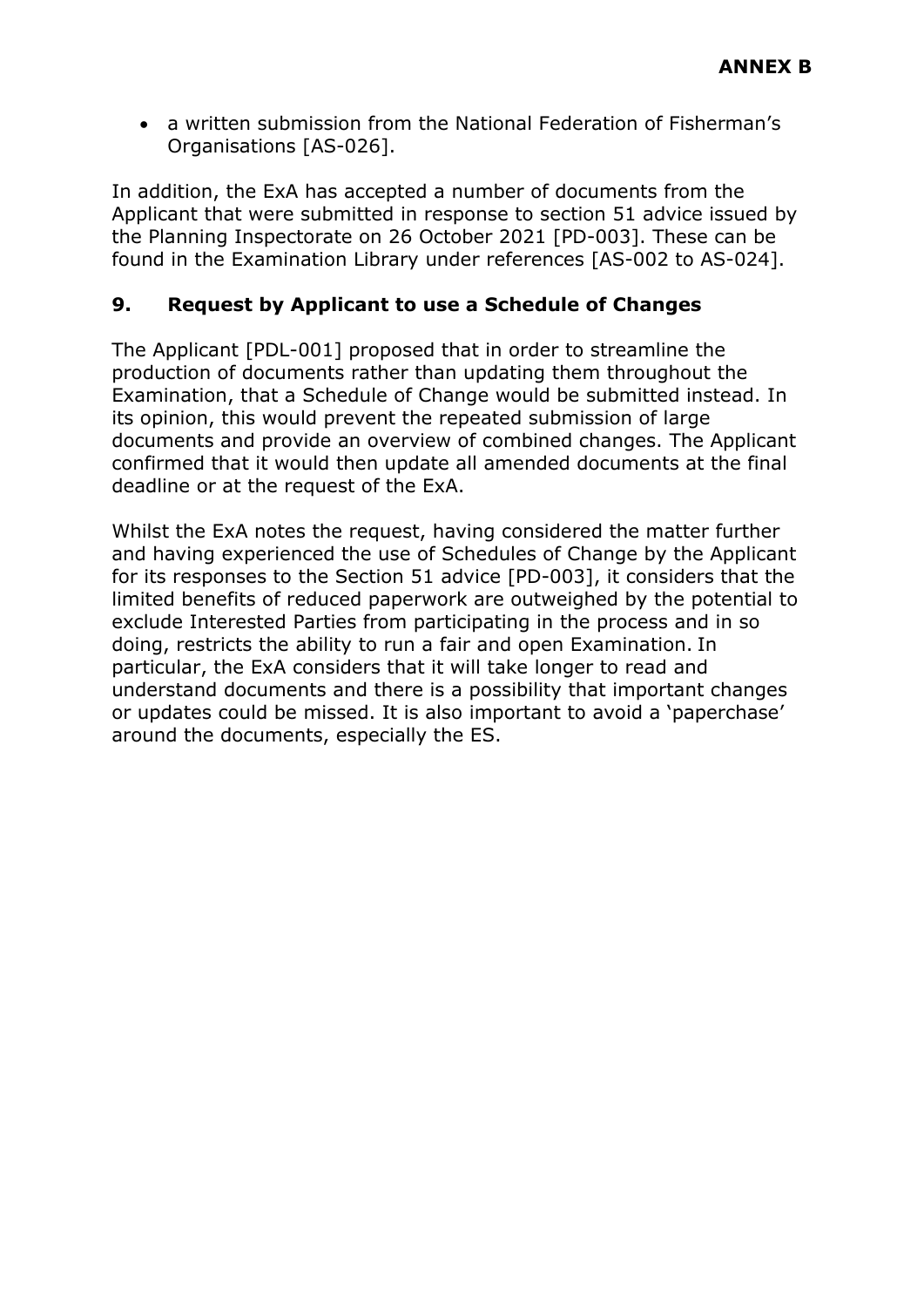# **Notification of hearings**

# **Notice of hearings and requests to participate**

The Examining Authority (ExA) provides notice of the following hearings:

| <b>Date</b>      | <b>Hearing</b>                                                                                                                                                                                             | <b>Start time</b>                                                                             | <b>Joining details</b>                                                                                                                                                                                        |
|------------------|------------------------------------------------------------------------------------------------------------------------------------------------------------------------------------------------------------|-----------------------------------------------------------------------------------------------|---------------------------------------------------------------------------------------------------------------------------------------------------------------------------------------------------------------|
| 11 April<br>2022 | <b>Open Floor</b><br><b>Hearing</b>                                                                                                                                                                        | <b>Arrangements</b><br><b>Conference</b><br>from:<br>18.30<br><b>Hearing starts:</b><br>19:00 | This hearing will be<br>held virtually using<br><b>Microsoft Teams</b><br>Full instructions on<br>how to join online or<br>by telephone will be<br>provided in advance<br>to those who have<br>pre-registered |
| 12 April<br>2022 | <b>Issue Specific</b><br><b>Hearing</b><br>(ISH1)<br>ISH1 on the<br>draft DCO                                                                                                                              | <b>Arrangements</b><br><b>Conference</b><br>from:<br>09:30<br><b>Hearing starts:</b><br>10:00 | This hearing will be<br>held virtually using<br><b>Microsoft Teams</b><br>Full instructions on<br>how to join online or<br>by telephone will be<br>provided in advance<br>to those who have<br>pre-registered |
| 13 April<br>2022 | <b>Compulsory</b><br><b>Acquisition</b><br><b>Hearing</b><br>(CAH1)<br>CAH1 on the<br>Applicant's<br>compulsory<br>acquisition<br>(CA) and<br>temporary<br>possession (TP)<br>case and on<br>any CA and TP | <b>Arrangements</b><br><b>Conference</b><br>from:<br>09:30<br><b>Hearing starts:</b><br>10:00 | This hearing will be<br>held virtually using<br><b>Microsoft Teams</b><br>Full instructions on<br>how to join online or<br>by telephone will be<br>provided in advance<br>to those who have<br>pre-registered |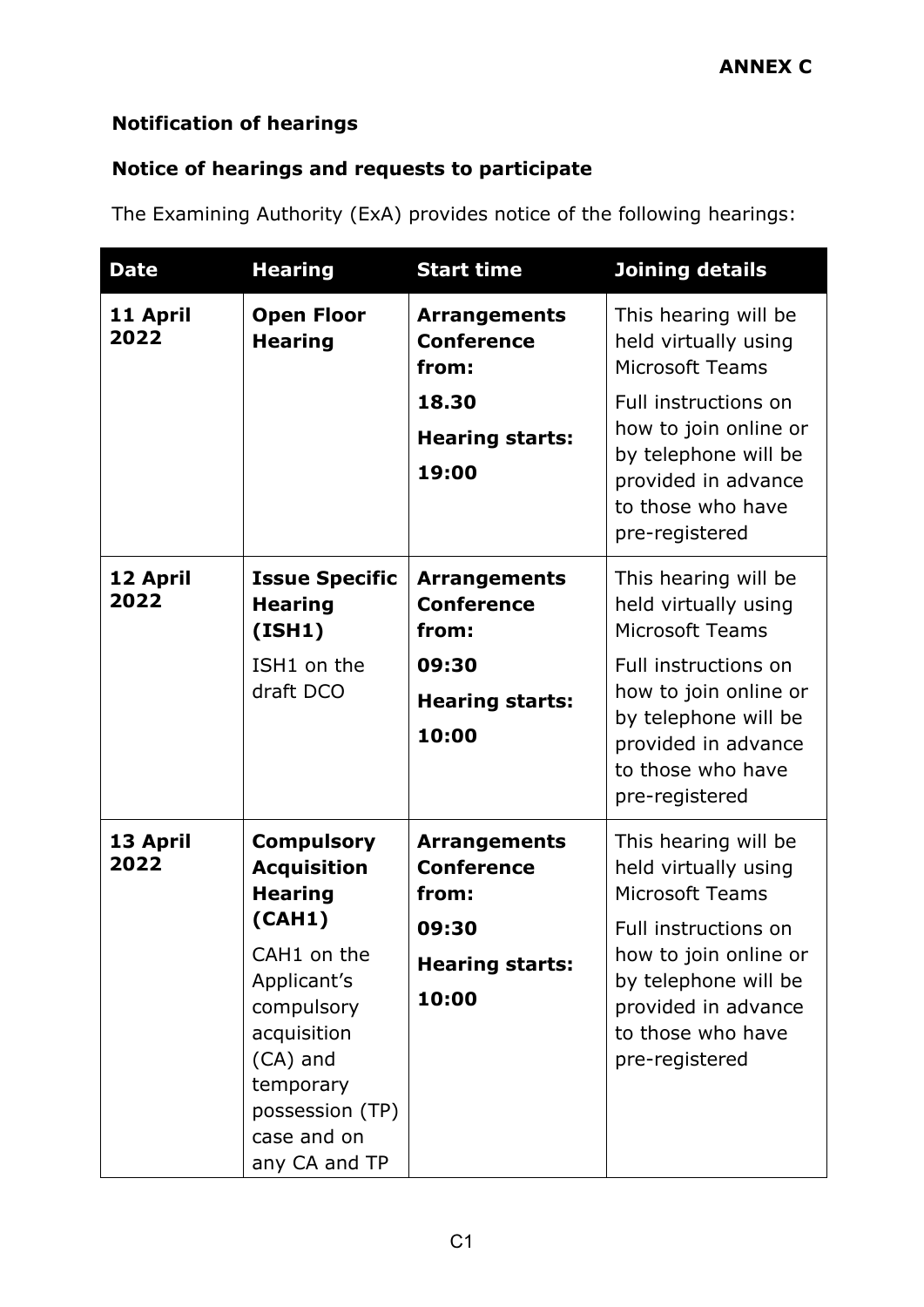| <b>Date</b>      | <b>Hearing</b>                                                                                                          | <b>Start time</b>                                                                             | <b>Joining details</b>                                                                                                                                                                                        |
|------------------|-------------------------------------------------------------------------------------------------------------------------|-----------------------------------------------------------------------------------------------|---------------------------------------------------------------------------------------------------------------------------------------------------------------------------------------------------------------|
|                  | objections (if<br>there are<br>requests to be<br>heard)                                                                 |                                                                                               |                                                                                                                                                                                                               |
| 26 April<br>2022 | <b>Issue Specific</b><br><b>Hearing</b><br>(ISH2)<br>ISH <sub>2</sub> on<br>onshore<br>environmental<br>matters         | <b>Arrangements</b><br><b>Conference</b><br>from:<br>09:00<br><b>Hearing starts:</b><br>09:30 | This hearing will be<br>held virtually using<br><b>Microsoft Teams</b><br>Full instructions on<br>how to join online or<br>by telephone will be<br>provided in advance<br>to those who have<br>pre-registered |
| 26 April<br>2022 | <b>Issue Specific</b><br><b>Hearing</b><br>(ISH3)<br>ISH <sub>3</sub> on<br>offshore<br>environmental<br>matters        | <b>Arrangements</b><br><b>Conference</b><br>from:<br>13:30<br><b>Hearing starts:</b><br>14:00 | This hearing will be<br>held virtually using<br><b>Microsoft Teams</b><br>Full instructions on<br>how to join online or<br>by telephone will be<br>provided in advance<br>to those who have<br>pre-registered |
| 27 April<br>2022 | <b>Issue Specific</b><br><b>Hearing</b><br>(ISH4)<br>ISH4 on the<br>marine<br>environment<br>(excluding<br>ornithology) | <b>Arrangements</b><br><b>Conference</b><br>from:<br>09:00<br><b>Hearing starts:</b><br>09:30 | This hearing will be<br>held virtually using<br><b>Microsoft Teams</b><br>Full instructions on<br>how to join online or<br>by telephone will be<br>provided in advance<br>to those who have<br>pre-registered |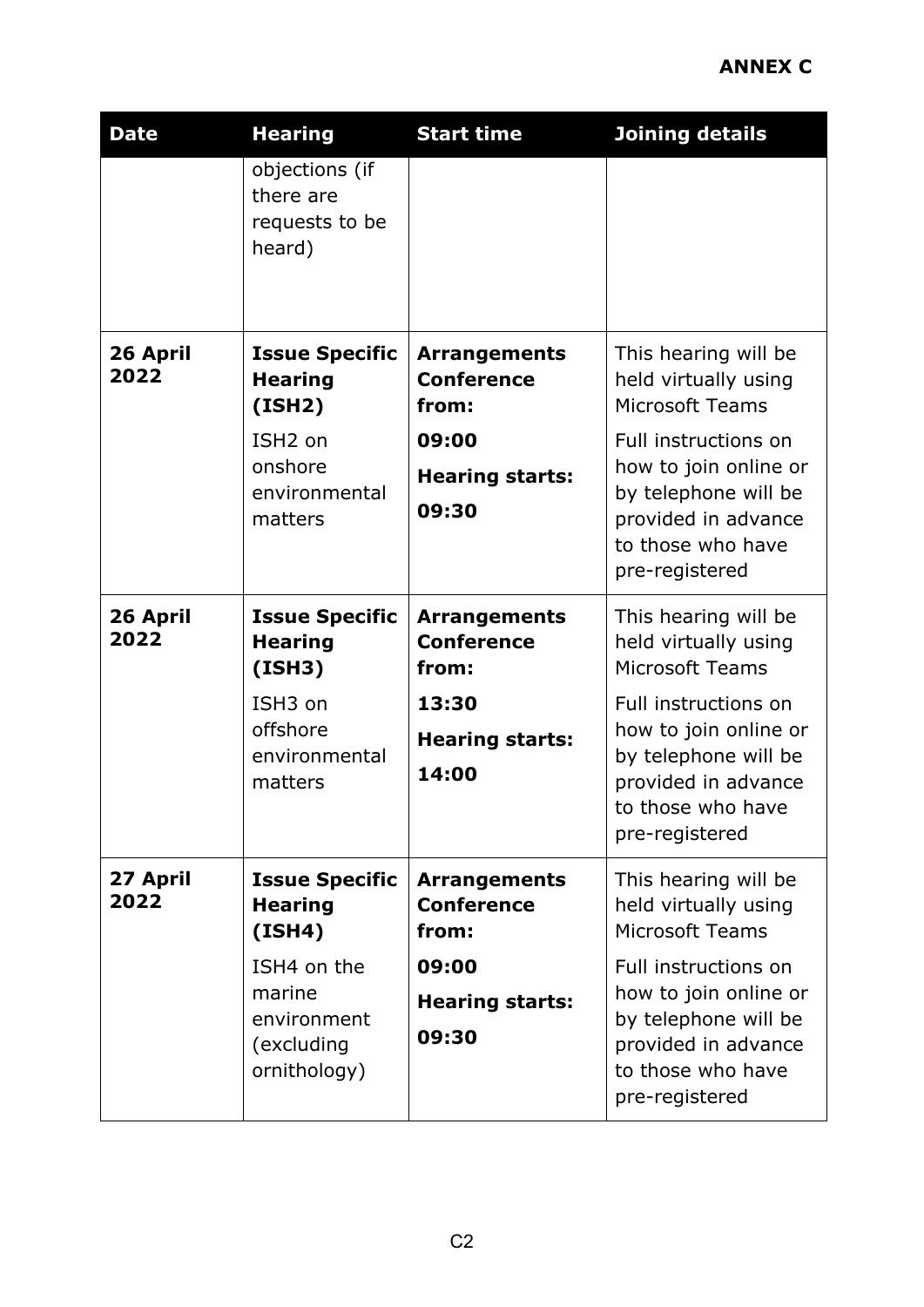# **ANNEX C**

| <b>Date</b>      | <b>Hearing</b>                                                                                                   | <b>Start time</b>                                                                             | <b>Joining details</b>                                                                                                                                                                                        |
|------------------|------------------------------------------------------------------------------------------------------------------|-----------------------------------------------------------------------------------------------|---------------------------------------------------------------------------------------------------------------------------------------------------------------------------------------------------------------|
| 28 April<br>2022 | <b>Issue Specific</b><br><b>Hearing</b><br>(ISH5)                                                                | <b>Arrangements</b><br><b>Conference</b><br>from:                                             | This hearing will be<br>held virtually using<br><b>Microsoft Teams</b>                                                                                                                                        |
|                  | ISH5 on marine<br>and coastal<br>ornithology                                                                     | 09:00<br><b>Hearing starts:</b><br>09:30                                                      | <b>Full instructions on</b><br>how to join online or<br>by telephone will be<br>provided in advance<br>to those who have<br>pre-registered                                                                    |
| 29 April<br>2022 | <b>Issue Specific</b><br><b>Hearing</b><br>(ISH6)<br>ISH6 on the<br><b>Habitats</b><br>Regulations<br>Assessment | <b>Arrangements</b><br><b>Conference</b><br>from:<br>09:00<br><b>Hearing starts:</b><br>09:30 | This hearing will be<br>held virtually using<br><b>Microsoft Teams</b><br>Full instructions on<br>how to join online or<br>by telephone will be<br>provided in advance<br>to those who have<br>pre-registered |

**NOTE:** If any of the above hearings are no longer required then notification that a particular date is no longer required will be published as soon as practicable on the **[Project Webpage](https://infrastructure.planninginspectorate.gov.uk/projects/yorkshire-and-the-humber/hornsea-project-four-offshore-wind-farm/?ipcsection=overview)**, providing reasonable notice to Interested Parties of the decision to cancel them.

#### **You must register by Deadline 1, Tuesday 8 March 2022 if you intend to participate in the hearings and provide all the information requested.**

If you simply wish to observe the hearings then you do not need to register as you will be able to watch a livestream of the events. A link to the livestream will be made available on the [project webpage](https://infrastructure.planninginspectorate.gov.uk/projects/yorkshire-and-the-humber/hornsea-project-four-offshore-wind-farm/?ipcsection=overview) shortly before the event is scheduled to begin. You will also be able to watch the recording of the events which will be published on the project webpage shortly after the events have finished.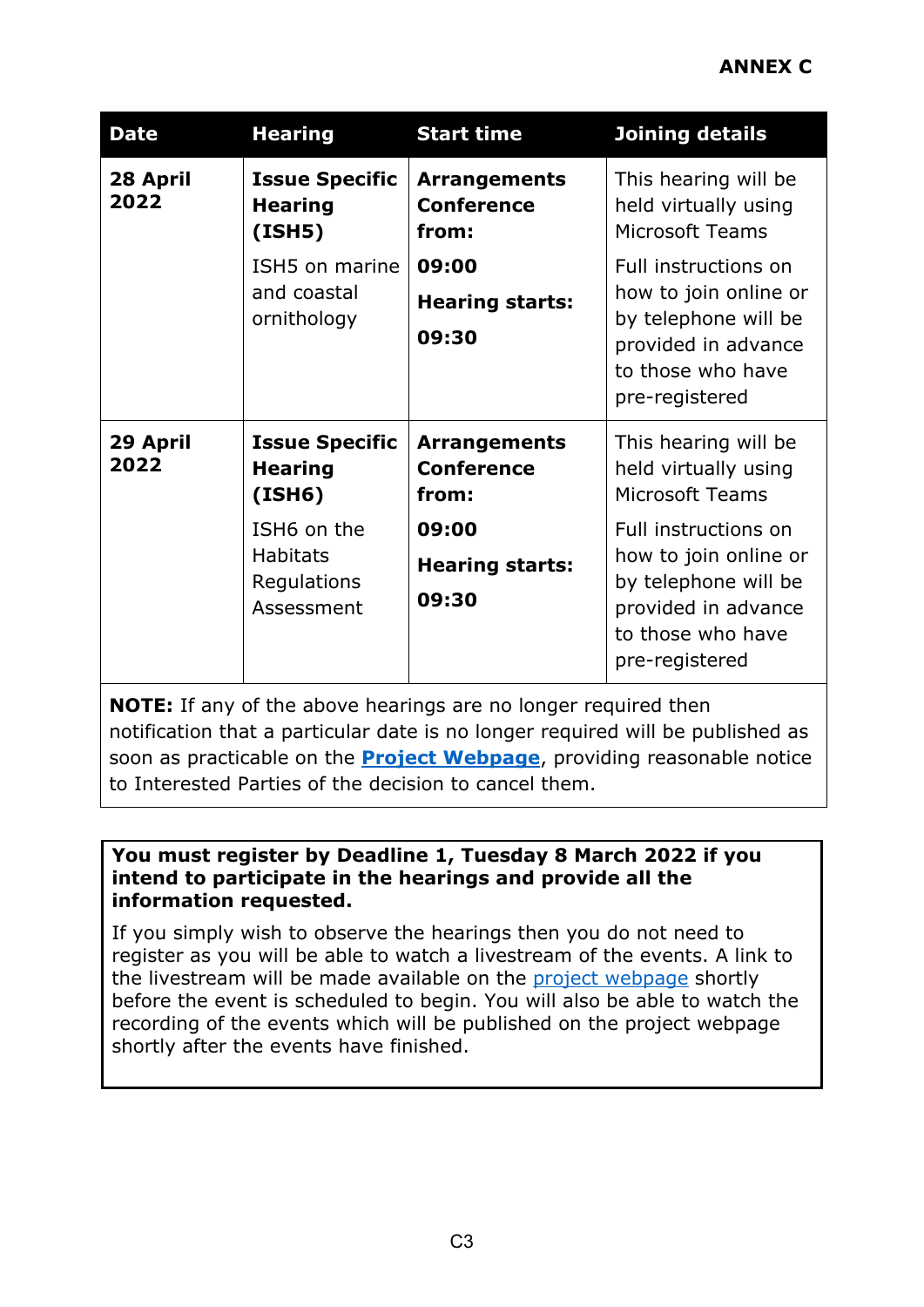# **Reserved hearing dates**

The ExA intends to cover all necessary matters as set out above. However, notification is also made of further hearings in the event that the ExA considers they are required, for example if a hearing is disrupted by technical issues.

| <b>Date</b> | <b>Hearing</b>                                    | <b>Start time</b>                                                                             | Joining details                                                                                                                                                                                               |
|-------------|---------------------------------------------------|-----------------------------------------------------------------------------------------------|---------------------------------------------------------------------------------------------------------------------------------------------------------------------------------------------------------------|
| 4 May 2022  | <b>Issue Specific</b><br><b>Hearing</b><br>(ISH7) | <b>Arrangements</b><br><b>Conference</b><br>from:<br>09:00<br><b>Hearing starts:</b><br>09:30 | This hearing will be<br>held virtually using<br><b>Microsoft Teams</b><br>Full instructions on<br>how to join online or<br>by telephone will be<br>provided in advance<br>to those who have<br>pre-registered |
| 5 May 2022  | <b>Issue Specific</b><br><b>Hearing</b><br>(ISH8) | <b>Arrangements</b><br><b>Conference</b><br>from:<br>09:00<br><b>Hearing starts:</b><br>09:30 | This hearing will be<br>held virtually using<br><b>Microsoft Teams</b><br>Full instructions on<br>how to join online or<br>by telephone will be<br>provided in advance<br>to those who have<br>pre-registered |

**NOTE:** If the reserved hearing dates are no longer required then notification will be published as soon as practicable on the **[Project](https://infrastructure.planninginspectorate.gov.uk/projects/yorkshire-and-the-humber/hornsea-project-four-offshore-wind-farm/?ipcsection=overview)  [Webpage](https://infrastructure.planninginspectorate.gov.uk/projects/yorkshire-and-the-humber/hornsea-project-four-offshore-wind-farm/?ipcsection=overview)**, providing reasonable notice to Interested Parties of the decision to cancel them.

To participate in any of the above hearings, you need to register using this form before 23:59 4 April 2022: <https://forms.office.com/r/JgvkTpuUvE>

Please contact the Case Team using the contact details at the top of this letter if you require any support to attend a hearing.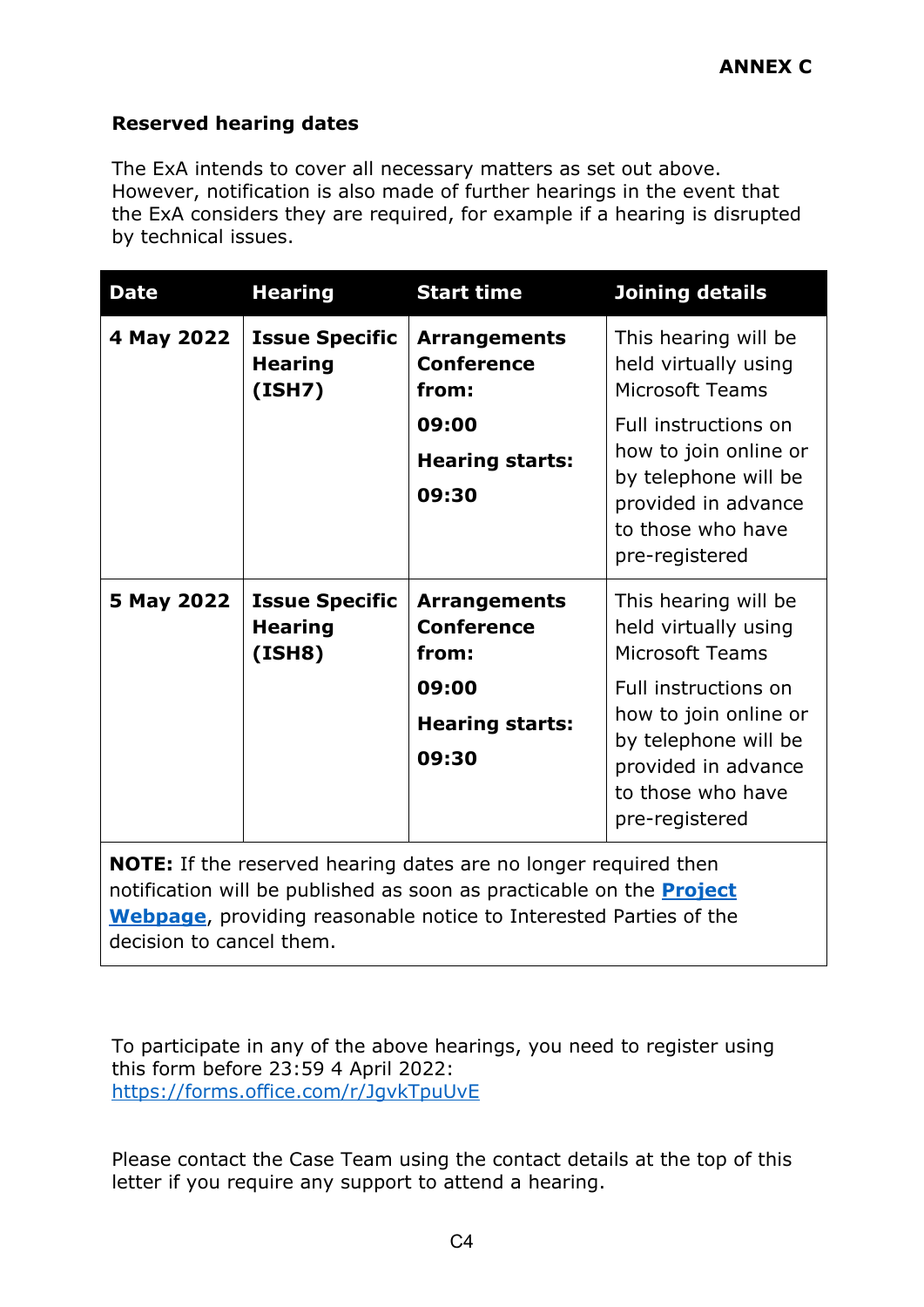# **Hearing agendas**

Details of what topics will be covered for each of these hearings have been included in the Examination Timetable which can be viewed on the [project webpage](https://infrastructure.planninginspectorate.gov.uk/projects/yorkshire-and-the-humber/hornsea-project-four-offshore-wind-farm/?ipcsection=overview) to help inform your decision about whether to register to participate.

For Issue Specific Hearings and Compulsory Acquisition Hearings the ExA will publish a detailed draft agenda on the project webpage at least five working days in advance of the hearing date. However, the actual agenda on the day of each hearing may be subject to change at the discretion of the ExA. For Open Floor Hearings an agenda may not be published.

#### **Procedure at hearings**

The procedure to be followed at hearings is set out in Rule 14 of The Infrastructure Planning (Examination Procedure) Rules 2010. Any oral representations must be based on either the Relevant Representation or Written Representation made by the person by whom, or on whose behalf, the oral representations are made.

The ExA is responsible for the oral questioning of a person giving evidence and the process affords very limited scope to allow cross-questioning between parties.

#### **Hearing livestream and recording**

A link to a livestream for each hearing will be made available on the [project webpage](https://infrastructure.planninginspectorate.gov.uk/projects/yorkshire-and-the-humber/hornsea-project-four-offshore-wind-farm/?ipcsection=overview) shortly before any hearing is due to open. The livestream is available to anybody who wishes to observe a hearing in real time.

All hearings are recorded, and the recordings will be made available on the project webpage as soon as practicable after the close of the hearing. The recordings allow any member of the public who is interested in the application and the Examination to find out what has been discussed.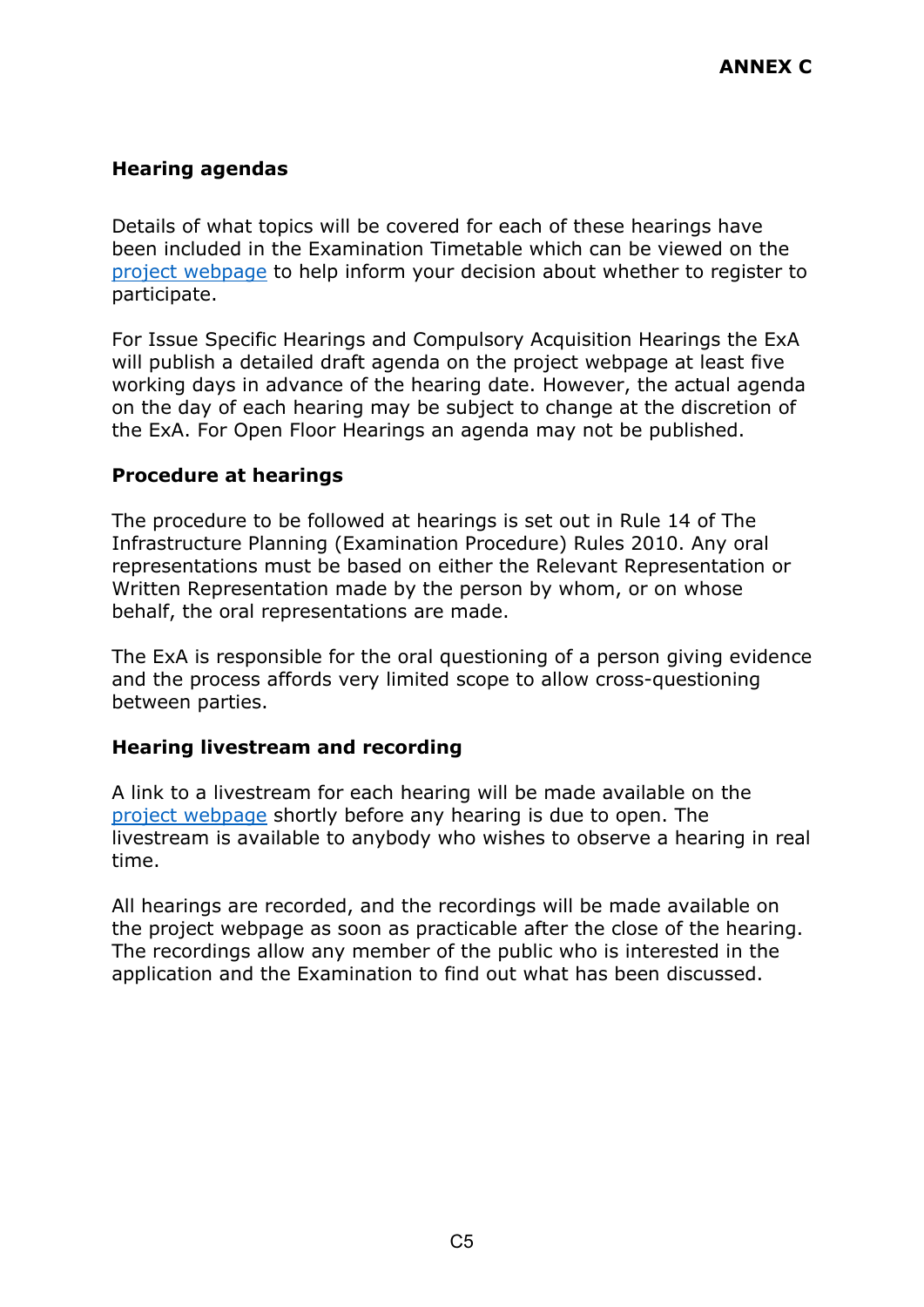## **Availability of Examination Documents**

The application documents and Relevant Representations are available on the [project webpage on the National Infrastructure](https://infrastructure.planninginspectorate.gov.uk/projects/yorkshire-and-the-humber/hornsea-project-four-offshore-wind-farm-generating-stations/?ipcsection=overview)  [Planning website.](https://infrastructure.planninginspectorate.gov.uk/projects/yorkshire-and-the-humber/hornsea-project-four-offshore-wind-farm-generating-stations/?ipcsection=overview)

All further documents submitted in the course of the Examination will also be published under the [Documents](https://infrastructure.planninginspectorate.gov.uk/projects/yorkshire-and-the-humber/hornsea-project-four-offshore-wind-farm-generating-stations/?ipcsection=docs) tab at the above location.

### **The Examination Library**

For ease of navigation, please refer to the [Examination Library](https://infrastructure.planninginspectorate.gov.uk/wp-content/ipc/uploads/projects/EN010098/EN010098-000837-Hornsea%20Project%20Four%20Offshore%20Wind%20Farm%20Examination%20Library.pdf) (EL) which is accessible by clicking the blue button under the 'Documents' tab. The EL is updated regularly throughout the Examination.

The EL records and provides a hyperlink to:

- Each application document;
- each representation made to the Examination; and
- each Procedural Decision made by the Examining Authority.

Each document is given a unique reference which will be fixed for the duration of the Examination. A hyperlink to each document on the project webpage is also provided. **Please use the unique reference numbers applied in the EL when referring to any Examination Documents in any future submissions that you make**.

#### **Electronic deposit locations**

Documents can be viewed electronically, free of charge, at the electronic deposit locations listed in the table below. No ID is needed to access the internet.

The opening hours and availability of information technology set out in the table below may be subject to changes or limitations to address public health requirements as a result of Coronavirus (COVID-19). Bearing in mind the availability of the documents on the National Infrastructure Planning website and the effect of public health restrictions, please consider your need to attend these locations with care. Please check the current circumstances with the relevant locations before you attend.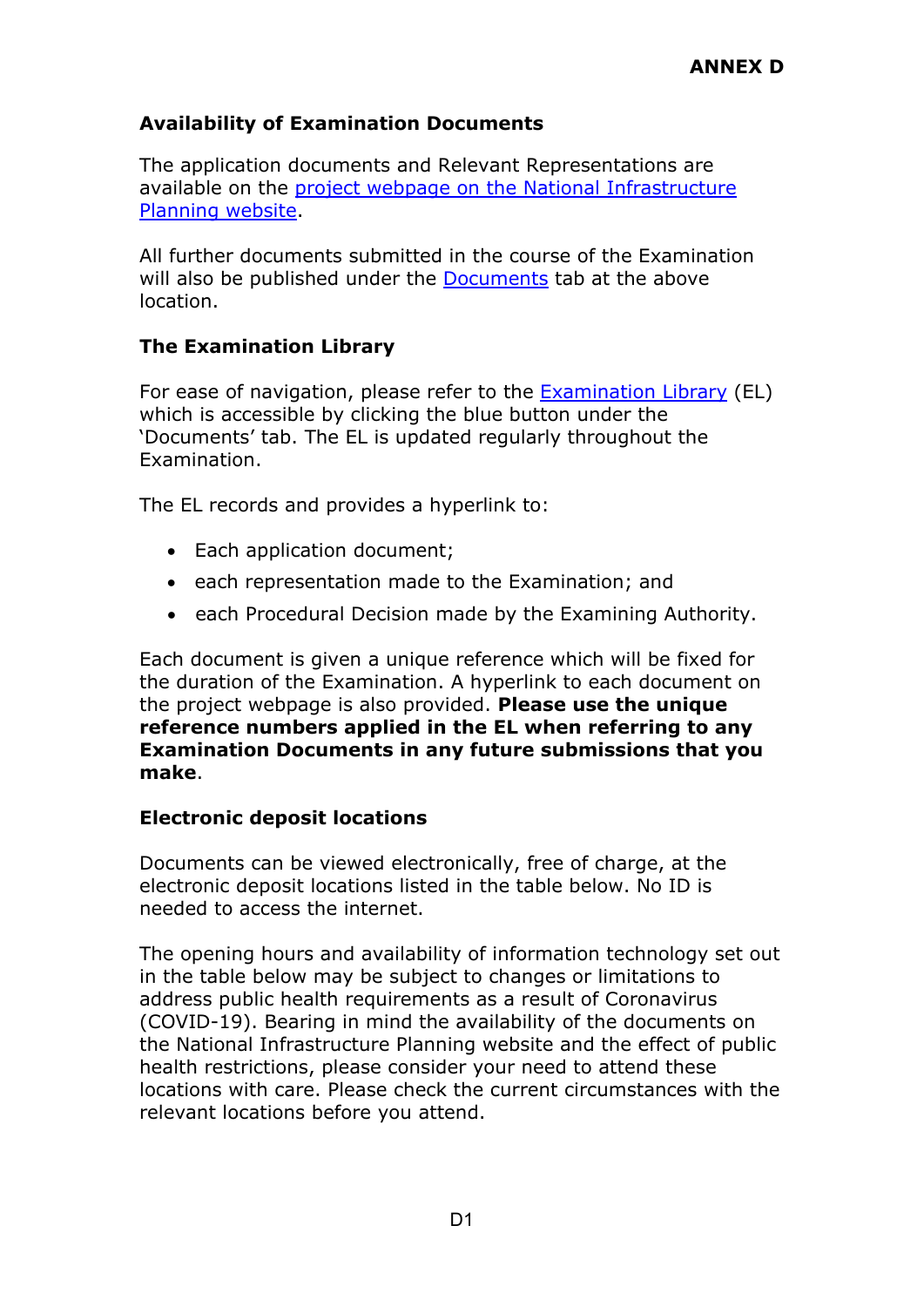| <b>Local authority</b>                                  | <b>Venue/address</b>                                          | <b>Opening hours</b>                    |
|---------------------------------------------------------|---------------------------------------------------------------|-----------------------------------------|
| <b>Beverley Customer</b><br><b>Service Centre</b>       | 7 Cross Street,<br>Beverley, HU17 9AX                         | Monday: 9:00am-<br>5pm                  |
|                                                         |                                                               | Tuesday: 9:00am-<br>5pm                 |
|                                                         |                                                               | Wednesday:<br>9:00am- 5pm               |
|                                                         |                                                               | Thursday: 9:00am-<br>5pm                |
|                                                         |                                                               | Friday: 9:00am-<br>4:30pm               |
|                                                         |                                                               | Saturday: CLOSED                        |
|                                                         |                                                               | Sunday: CLOSED                          |
| <b>Bridlington</b><br><b>Customer Service</b><br>Centre | Bridlington Town Hall,<br>Quay Road,<br>Bridlington, YO16 4LP | Monday: 9:00am-<br>4.30pm               |
|                                                         |                                                               | Tuesday: 9:00am-<br>4.30pm              |
|                                                         |                                                               | Wednesday<br>9:00am- 4.30pm             |
|                                                         |                                                               | Thursday: 9:00am-<br>4.30pm             |
|                                                         |                                                               | Friday: 9:00am-<br>4.00pm               |
|                                                         |                                                               | Saturday: CLOSED                        |
|                                                         |                                                               | Sunday: CLOSED                          |
| Cottingham Centre                                       | Market Green,<br>Cottingham, HU16<br>SQG                      | Monday: $9:30$ am -<br>4.30pm           |
|                                                         |                                                               | Tuesday: 9:30am -<br>4.30pm             |
|                                                         |                                                               | Wednesday:<br><b>CLOSED</b>             |
|                                                         |                                                               | Thursday: 9:30am-<br>6:30 <sub>pm</sub> |
|                                                         |                                                               | Friday: 9:30am-<br>1:00 <sub>pm</sub>   |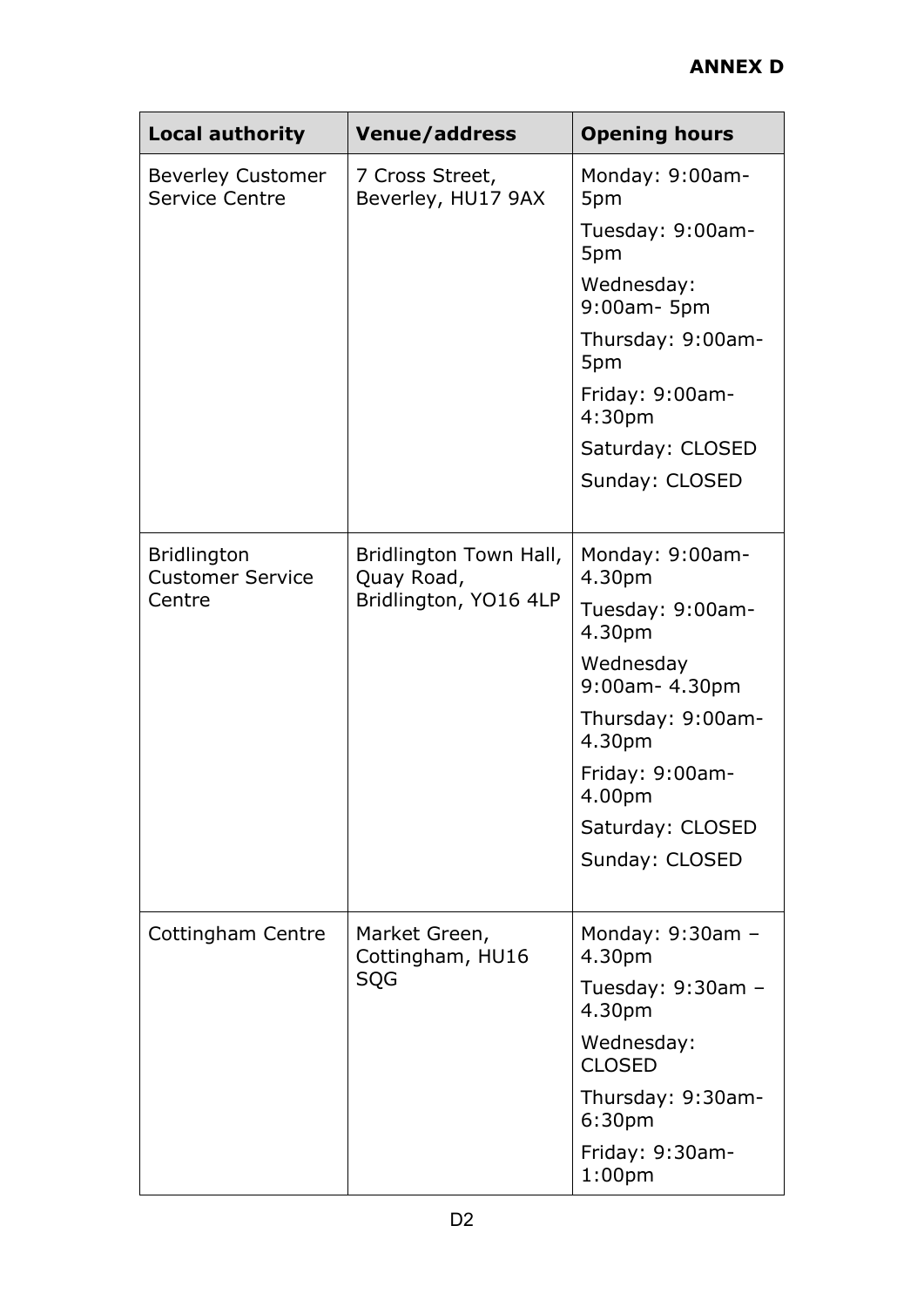|                                           |                                                                  | Saturday: 9:30am-<br>12:30pm<br>Sunday: CLOSED |
|-------------------------------------------|------------------------------------------------------------------|------------------------------------------------|
|                                           |                                                                  |                                                |
| Goole Customer<br><b>Service Centre</b>   | Council Offices,<br>Church Street, Goole,<br>DN <sub>14</sub> SB | Monday: 9:00am-<br>5pm                         |
|                                           |                                                                  | Tuesday: 9:00am-<br>5pm                        |
|                                           |                                                                  | Wednesday:<br>9:00am- 5pm                      |
|                                           |                                                                  | Thursday: 9:00am-<br>5pm                       |
|                                           |                                                                  | Friday: 9:00am-<br>4:30pm                      |
|                                           |                                                                  | Saturday: CLOSED                               |
|                                           |                                                                  | Sunday: CLOSED                                 |
| Pocklington Pocela<br>Centre              | 23 Railway Street,<br>Pocklington, Y042<br>2QU                   | Monday: 9:30am-<br>4:30pm                      |
|                                           |                                                                  | Tuesday: 9:30am-<br>6:30pm                     |
|                                           |                                                                  | Wednesday:<br><b>CLOSED</b>                    |
|                                           |                                                                  | Thursday: 9:30am-<br>4:30 <sub>pm</sub>        |
|                                           |                                                                  | Friday: 9:30am-<br>1:00 <sub>pm</sub>          |
|                                           |                                                                  | Saturday: 9:30am-<br>12:30pm                   |
|                                           |                                                                  | Sunday: CLOSED                                 |
| Hornsea Customer<br><b>Service Centre</b> | Council Offices, 75<br>Newbegin, Hornsea,<br><b>HU18 1PA</b>     | Monday: 9:30am-<br>4:30pm                      |
|                                           |                                                                  | Tuesday: 12:30pm-<br>6:30pm                    |
|                                           |                                                                  | Wednesday:<br><b>CLOSED</b>                    |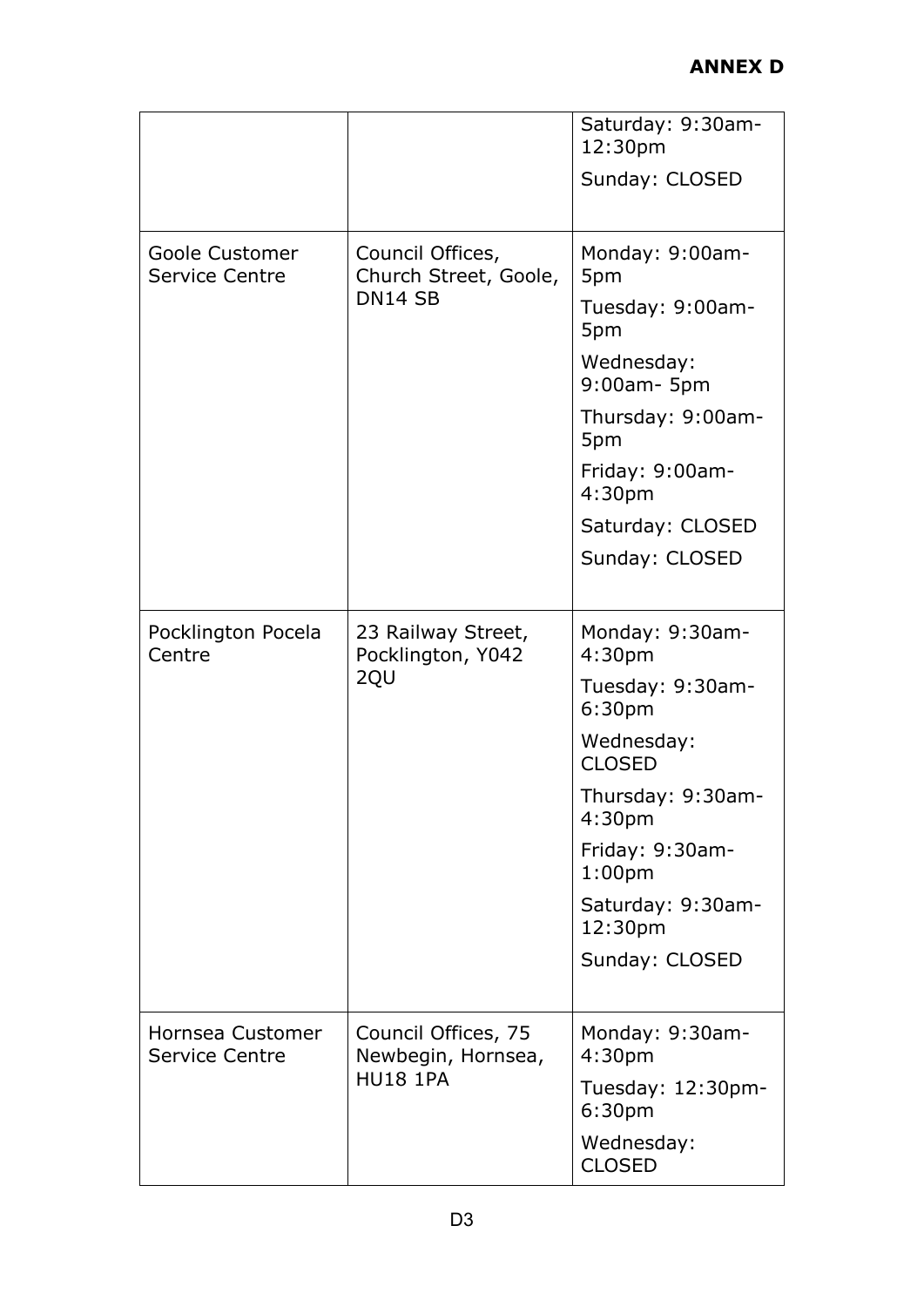|                    |                                          | Thursday: 9:30am-<br>1:30 <sub>pm</sub><br>Friday: 9:30am-<br>4:30pm<br>Saturday: 9:30am-<br>12:30pm<br>Sunday: CLOSED                                                                                                       |
|--------------------|------------------------------------------|------------------------------------------------------------------------------------------------------------------------------------------------------------------------------------------------------------------------------|
| Withernsea Centre  | Queen Street,<br>Withernsea, HU19<br>2HH | Monday: 9:30am-<br>4:30pm<br>Tuesday: 9:30am-<br>6:30pm<br>Wednesday:<br><b>CLOSED</b><br>Thursday: 9:30am-<br>4:30pm<br>Friday: 9:30am-<br>1:00 <sub>pm</sub><br>Saturday: 9:30am-<br>12:30pm<br>Sunday: CLOSED             |
| The Treasure House | Champney Road,<br>Beverley, HU17 8HE     | Monday: 9:30am-<br>4:45 <sub>pm</sub><br>Tuesday: 9:30am-<br>7:45pm<br>Wednesday:<br>9:30am-4:45pm<br>Thursday: 9:30am-<br>7:45pm<br>Friday: 9:30am-<br>4:45pm<br>Saturday: 9:00am -<br>3:45 <sub>pm</sub><br>Sunday: CLOSED |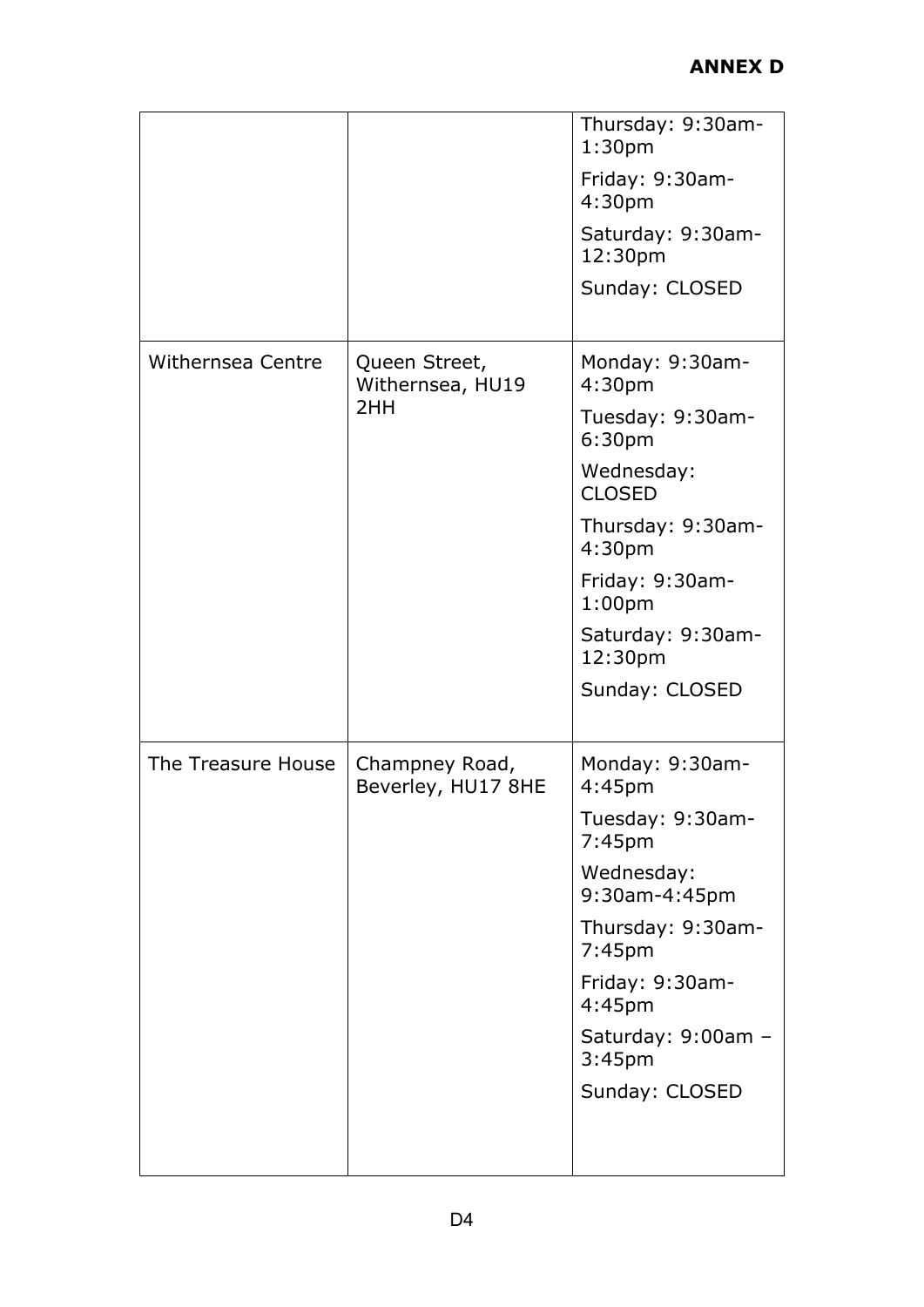| <b>Printing costs</b>                                                                                                                                                                                                                                                                                                  | <b>Black and white</b>                                             | <b>Colour</b>                                         |  |  |
|------------------------------------------------------------------------------------------------------------------------------------------------------------------------------------------------------------------------------------------------------------------------------------------------------------------------|--------------------------------------------------------------------|-------------------------------------------------------|--|--|
| • Beverley Customer Service Centre<br>• Bridlington Customer Service Centre<br>• Cottingham Centre<br>• Goole Customer Service Centre<br>• Pocklington Pocela Centre<br>• Hornsea Centre<br>• Withernsea Centre<br>• The Treasure House<br>Free computer access is available<br>No ID is needed to access the internet |                                                                    |                                                       |  |  |
| A4                                                                                                                                                                                                                                                                                                                     | Single-sided: A4<br>black and white page<br>(self-service): £0.20  | Single-sided: A4<br>colour (self-<br>service): £0.50  |  |  |
| A <sub>3</sub>                                                                                                                                                                                                                                                                                                         | Single-sided: A3*<br>black and white page<br>(self-service): £0.40 | Single-sided: A3*<br>colour (self-<br>service): £1.00 |  |  |
|                                                                                                                                                                                                                                                                                                                        | *not all sites can<br>offer colour or A3                           | *not all sites can<br>offer colour or A3              |  |  |